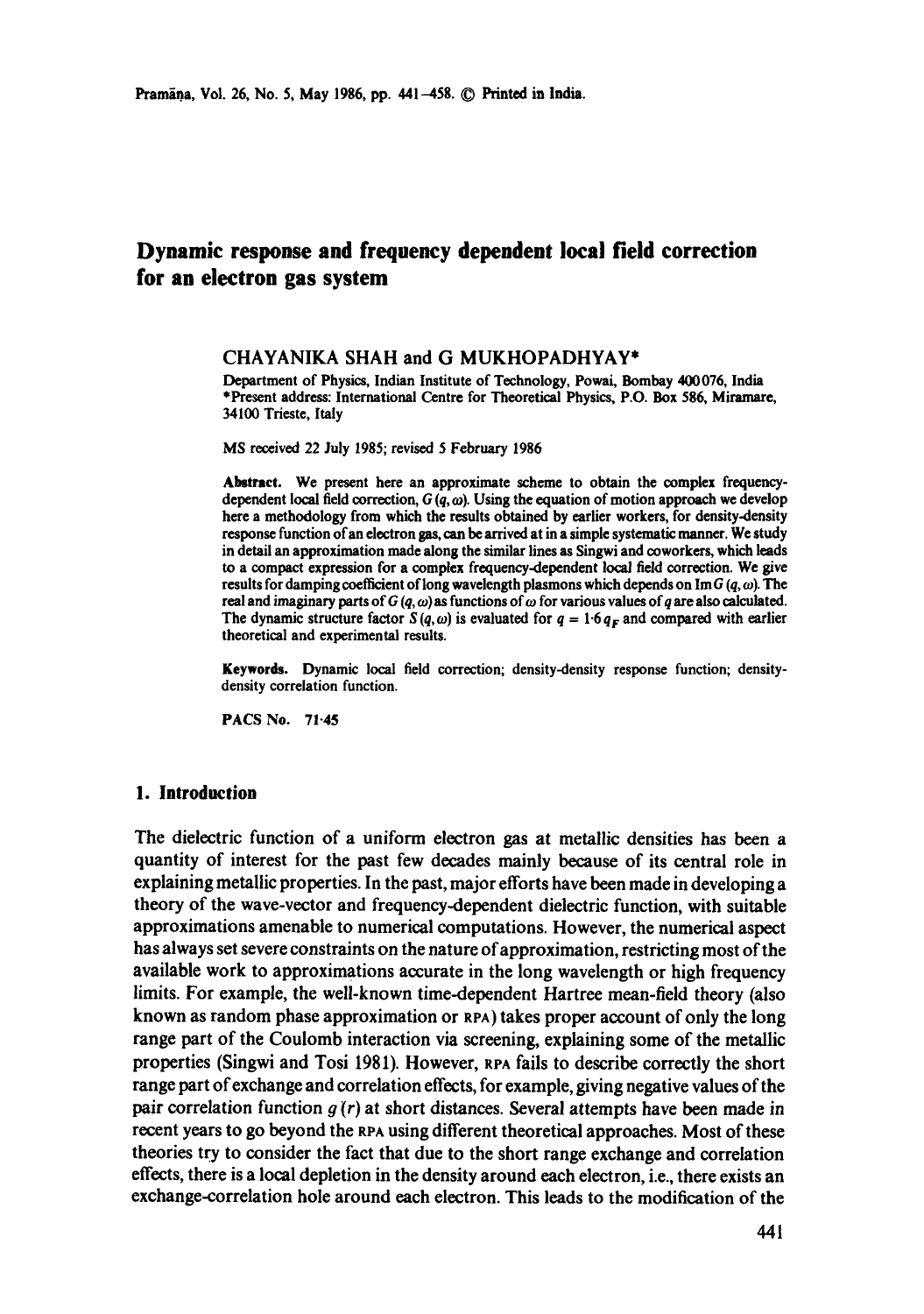time-dependent Hartree mean field and one refers to the difference between the effective field and the mean field as the local field correction.

Most theories (Singwi and Tosi 1981; Singwi *et a11968,* 1970; Vashishta and Singwi 1972; Pathak and Vashishta 1973; Toigo and Woodruff 1970, 1971) assume that this local field correction is a static and real quantity usually denoted by  $G(q)$ . The assumption of a static local field implies that each electron, under the influence of an external perturbing field, moves with its exchange and correlation hole held rigidly around it. This assumption can be true only if the perturbing force changes very slowly with time. In such a case the electrons respond almost instantaneously and the exchange correlation hole can adjust itself continuausly to the motion of the electron with negligible deviation from its static value. In case the perturbing force is rapidly varying, the behaviour of the exchange.correlation hole is much more complicated. It distorts appreciably and also performs dynamic motion with respect to the electron (Holas *et al*  1979). To account for these effects; the local field correction has to be a complex, frequency-dependent quantity,  $G(\mathbf{q}, \omega)$ . The complex nature of the local field is necessary to include dissipative effects which lead to the damping of long wavelength plasmons. Our aim in this paper is to develop such a complex, frequency-dependent local field correction for a homogeneous electron gas.

The knowledge of a dynamic local field correction is imperative now if we are to understand the results of recent inelastic electron (Zacharias 1975) and x-ray scattering (Platzman and Eisenberger 1974) experiments, in simple metals. These experiments study the energy loss spectra and hence measure the dynamic structure factor  $S(\mathbf{q}, \omega)$ , over a wide range of momentum transfers. The latter,  $S(\mathbf{q}, \omega)$ , in turn depends on the local field correction  $G(q, \omega)$ . Theories based on static local field correction  $G(q)$ , such as RPA (where  $G(q) = 0$ ) and other mean field theories, have failed to reproduce the experimental results for S  $(q, \omega)$ , especially for large momentum transfers. The failure of these theories is due to the neglect of the dynamic and dissipative effects in the local field correction.

Some efforts have been made to include the dynamic effects although the theories have not been very successful. The exact high frequency behaviour of  $G(q, \omega)$  was obtained by Niklasson (1974) who truncated the equation of motion for a two-particle Wigner distribution function. Later Aravind *et at* (1982) used a truncation scheme equivalent to making an RPA-like approximation for the two-particle distribution function. Earlier, the same authors had carried out a low order dynamic perturbation calculation (Holas *et al 1979*) for the proper polarisability-leading to dynamic  $G(\mathbf{q}, \omega)$ . Along similar lines Dharmawardana (1976) wrote down a perturbation series for  $G(q, \omega)$  but no attempt was made to evaluate it. Brosens *et al* (1976, 1977, 1980) published a series of papers of their work, where they start with the Hartree-Fock equation of motion for one-particle distribution function and solve it by a variational method. Mukhopadhyay *et al* (1975) were able to reproduce the experimentally observed structure of  $S(q, \omega)$  by including the life time effects of the single-particle states (see also Niklasson *et al* 1983), but this theory violates the continuity equation. The work carried out by Awa *et al* (1981, 1982a, b) is also along similar lines and suffers from the same drawbacks. Green *et al* (1982) who included more sophisticated manybody effects also found some of the observed structure in S  $(q, \omega)$  but it is not clear from their treatment what the precise origin of this structure is. A few authors (Mukhopadhyay and Sjolander 1978; Jindal *et a11977)* re-examined the problem in the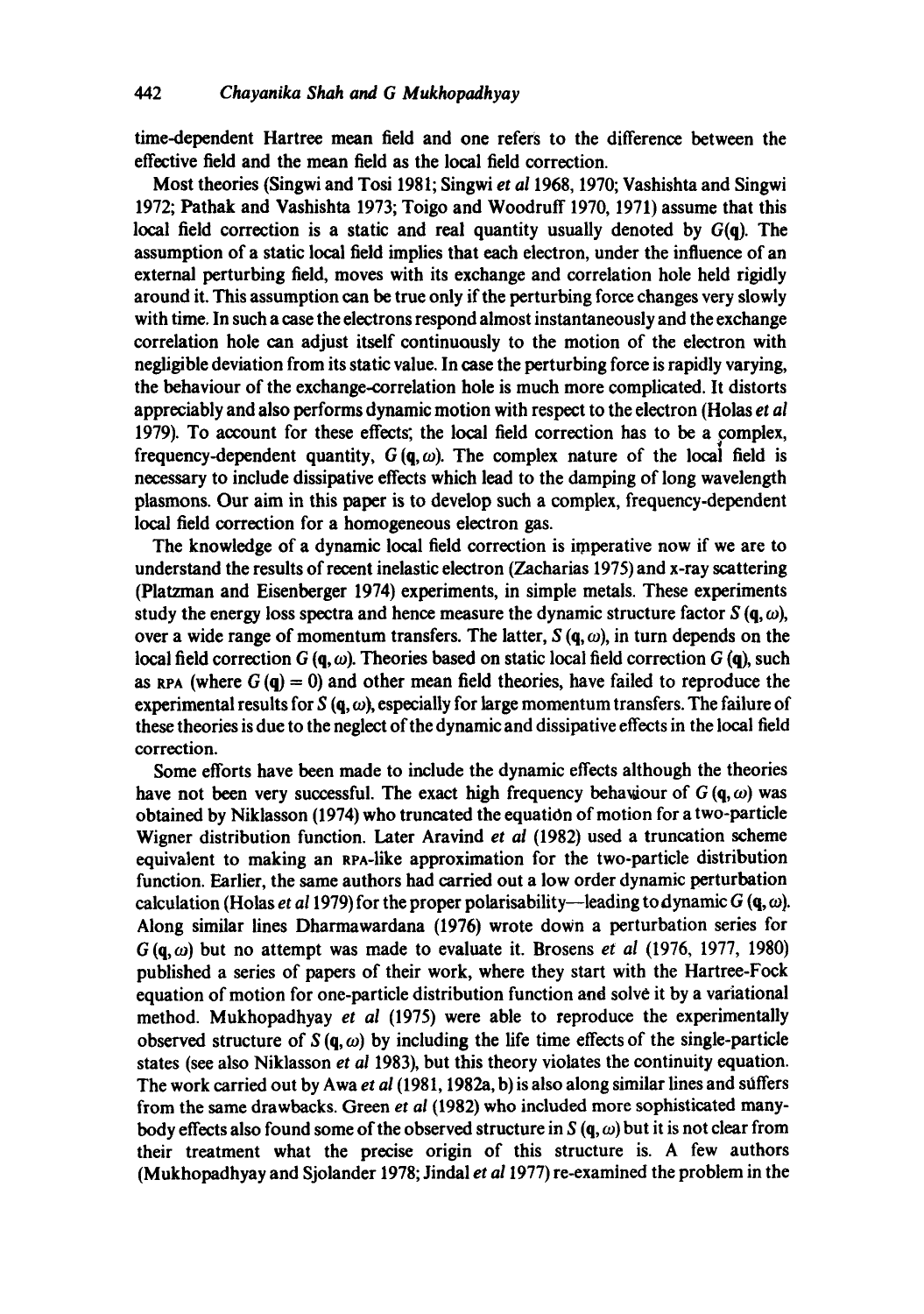frame-work of Mori formalism but the results obtained are in disagreement with experiments.

In an earlier paper (Shah and Mukhopadhyay 1984), we have given a brief outline of our theory along with a few results for damping of long wavelength plasmons. Using the equation of motion approach we report in this paper a methodology from which the results obtained by earlier workers can be obtained in a simple, systematic manner. Section 2 gives the basic approximation made for the two-particle Wigner distribution function appearing in the equation of motion for the one-particle distribution function. In this section we also illustrate how suitable approximations lead to some earlier mean field results. In §3 we discuss in detail an approximation, made along the same lines as suggested by Singwi *et al* (1970), which leads to a frequency and wave-vector dependent local field correction. Calculations and results for damping of long wavelength plasmons and for  $G(a, \omega)$  at finite q and  $\omega$  are discussed in §4.

### **2. Theoretical formulation**

We have followed the equation of motion approach in our theory. We start with the equation of motion for a one-particle Wigner distribution function. In the Fourier space, the Hamiltonian for the electron system in the presence of an external potential is given by,

$$
\hat{H} = \frac{\hbar^2}{2m} \sum_{\mathbf{k}_1 \sigma_1} \mathbf{k}_1^2 a_{\mathbf{k}_1 \sigma_1}^+ a_{\mathbf{k}_1 \sigma_1} + \frac{1}{V} \sum_{\mathbf{q}'} \phi_{ext} (-\mathbf{q}', t) \sum_{\mathbf{k}_1 \sigma_1} a_{\mathbf{k}_1}^+ - \frac{\mathbf{q}'}{2} \sigma_1 a_{\mathbf{k}_1} + \frac{\mathbf{q}'}{2} \sigma_1
$$
\n
$$
+ \frac{1}{2V} \sum_{\mathbf{q}'} v(\mathbf{q}') \sum_{\mathbf{k}_1 \sigma_1} a_{\mathbf{k}_1}^+ - \frac{\mathbf{q}'}{2} \sigma_1 a_{\mathbf{k}_2}^+ + \frac{\mathbf{q}'}{2} \sigma_2 a_{\mathbf{k}_1} - \frac{\mathbf{q}'}{2} \sigma_2 a_{\mathbf{k}_1} + \frac{\mathbf{q}'}{2} \sigma_1,
$$
\n(1)

where  $\phi_{ext}(q, t)$  is the spatial Fourier transform of a time-dependent external potential;  $a_{\mathbf{k}\sigma}$  and  $a_{\mathbf{k}\sigma}^{+}$  are the annihiliation and creation operators for the electrons and  $v(q)$ represents the Coulomb potential in Fourier space  $(v (q = 0) = 0$  to compensate for positive background in the electron gas). Using the Hamiltonian in (1), the equation of motion for the one-particle distribution function is given in Fourier space by,

$$
\begin{aligned}\n\left[\hbar\omega - \frac{\hbar^2}{2m}(\mathbf{k}\cdot\mathbf{q})\right] \vec{f}_{\mathbf{k}\sigma}^{(1)}\left(\mathbf{q},\omega\right) &= (n_{\mathbf{k}-\frac{\mathbf{q}}{2}\sigma} - n_{\mathbf{k}+\frac{\mathbf{q}}{2}\sigma}) \cdot \frac{1}{V} \left[\phi_{\text{ext}}\left(\mathbf{q},\omega\right) + v\left(\mathbf{q}\right)\vec{n}\left(\mathbf{q},\omega\right)\right] \\
&\quad + \frac{1}{V} \sum_{\mathbf{q}'} v\left(\mathbf{q}'\right) \sum_{\mathbf{k}_1\sigma_1} \left\{\vec{f}_{\mathbf{k}-\frac{\mathbf{q}}{2}\sigma\mathbf{k}_1\sigma_1}^{(2)}\left(\mathbf{q}-\mathbf{q}',\mathbf{q}',\omega\right)\right. \\
&\quad \left. - \vec{f}_{\mathbf{k}+\frac{\mathbf{q}}{2}\sigma\mathbf{k}_1\sigma_1}^{(2)}\left(\mathbf{q}-\mathbf{q}',\mathbf{q}',\omega\right)\right\},\n\end{aligned} \tag{2}
$$

where  $\bar{n}(q,\omega)$  is the induced electron density. Here, we have taken the temporal Fourier transform and retained terms to linear order in the external potential. Barred quantities in the above equation and in the remaining text denote deviation of these quantities from their respective equilibrium value (i.e. their value in the absence of the external field).  $f^{(2)}$  represents the irreducible two-particle distribution function, using which we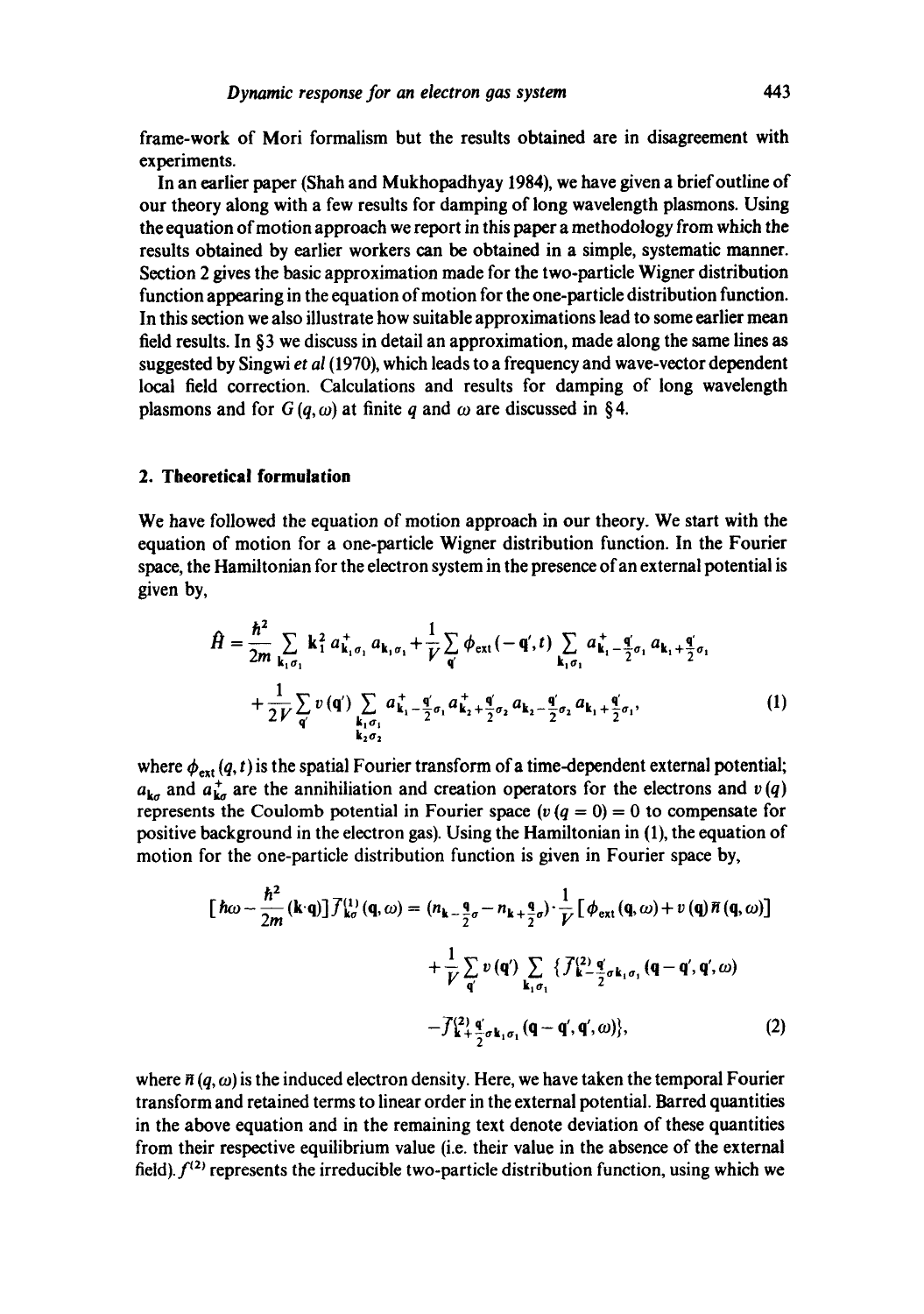define a function

$$
C^{(2)}(\mathbf{q}, \mathbf{q}', t) = \sum_{\substack{\mathbf{k}\sigma \\ \mathbf{k}'\sigma'}} f_{\mathbf{k}\sigma\mathbf{k}'\sigma'}^{(2)}(\mathbf{q}, \mathbf{q}', t). \tag{3}
$$

The irreducible density-density correlation function  $D^{(2)}$  defined as,

$$
D^{(2)}(\mathbf{q},\mathbf{q}',t)=\langle\,\hat{\boldsymbol{\beta}}(\mathbf{q},t)\,\hat{\boldsymbol{\beta}}(\mathbf{q}',t)\,\rangle,\tag{4}
$$

where,

$$
\hat{\rho}(\mathbf{q},t)=\hat{\rho}(\mathbf{q},t)-\langle\hat{\rho}(\mathbf{q},t)\rangle,\tag{4a}
$$

is related to  $C^{(2)}$  via the relation,

$$
D^{(2)}(\mathbf{q},\mathbf{q}',t)=C^{(2)}(\mathbf{q},\mathbf{q}',t)+\langle\hat{\rho}(\mathbf{q}+\mathbf{q}',t)\rangle.
$$
 (5)

We note that the equilibrium values of the functions  $C^{(2)}$  and  $D^{(2)}$  are given by,

$$
C^{(2) \text{eq}}(\mathbf{q}, \mathbf{q}') = \delta_{\mathbf{q} + \mathbf{q}', 0} \cdot N \{ S(\mathbf{q}) - 1 \},\tag{6a}
$$

and

$$
D^{(2)\text{eq}}(\mathbf{q}, \mathbf{q}') = \delta_{\mathbf{q} + \mathbf{q}',0} N \cdot S(\mathbf{q}),\tag{6b}
$$

where  $N$  is the total number of electrons in the system.

We approximate the two-particle distribution function appearing in (2), by decoupling it into one-particle functions via the function  $C^{(2)}$  (q, q', t) (defined in (3)) as given by the expression (in real space) below,

$$
f_{\mathbf{k}\sigma\mathbf{k}'\sigma'}^{(2)}(\mathbf{r},\mathbf{r}',t)\cong f_{\mathbf{k}\sigma}^{(1)}(\mathbf{r},t)f_{\mathbf{k}'\sigma'}^{(1)}(\mathbf{r}',t)\cdot\frac{1}{n^2}C^{(2)}(\mathbf{r},\mathbf{r}',t). \tag{7}
$$

Here n is the constant density of electrons in the metal. This decoupling means that the electron correlation contained in  $f^{(2)}$  is approximated by an average momentum and spin-independent correlation function described by  $C^{(2)}$ . In Fourier space, we can then write,

$$
f_{k\sigma k'\sigma'}^{(2)}(\mathbf{q},\mathbf{q}',t) \cong \frac{1}{N^2} \sum_{\mathbf{q}_1,\mathbf{q}_2} f_{k\sigma}^{(1)}(\mathbf{q}-\mathbf{q}_1,t) f_{k'\sigma'}^{(1)}(\mathbf{q}'-\mathbf{q}_2,t) C^{(2)}(\mathbf{q}_1,\mathbf{q}_2,t).
$$
 (8)

This approximation preserves the continuity equation, which in the Fourier space reads,

$$
i\hbar \frac{\partial}{\partial t} \sum_{\mathbf{k}\sigma} f_{\mathbf{k}\sigma}^{(1)}(\mathbf{q},t) = \frac{\hbar^2}{m} \sum_{\mathbf{k}\sigma} (\mathbf{k}\cdot\mathbf{q}) f_{\mathbf{k}\sigma}^{(1)}(\mathbf{q},t).
$$

This can be easily verified by substituting (8) in (2) and then summing over  $k\sigma$ . This is an important aspect since this cannot always be checked once an approximation is made in a theory (see Mukhopadhyay and Sj61ander 1978 for discussion). On substituting (8) for  $f^{(2)}$  in the equation of motion for  $\bar{f}^{(1)}$  and again retaining terms to linear order in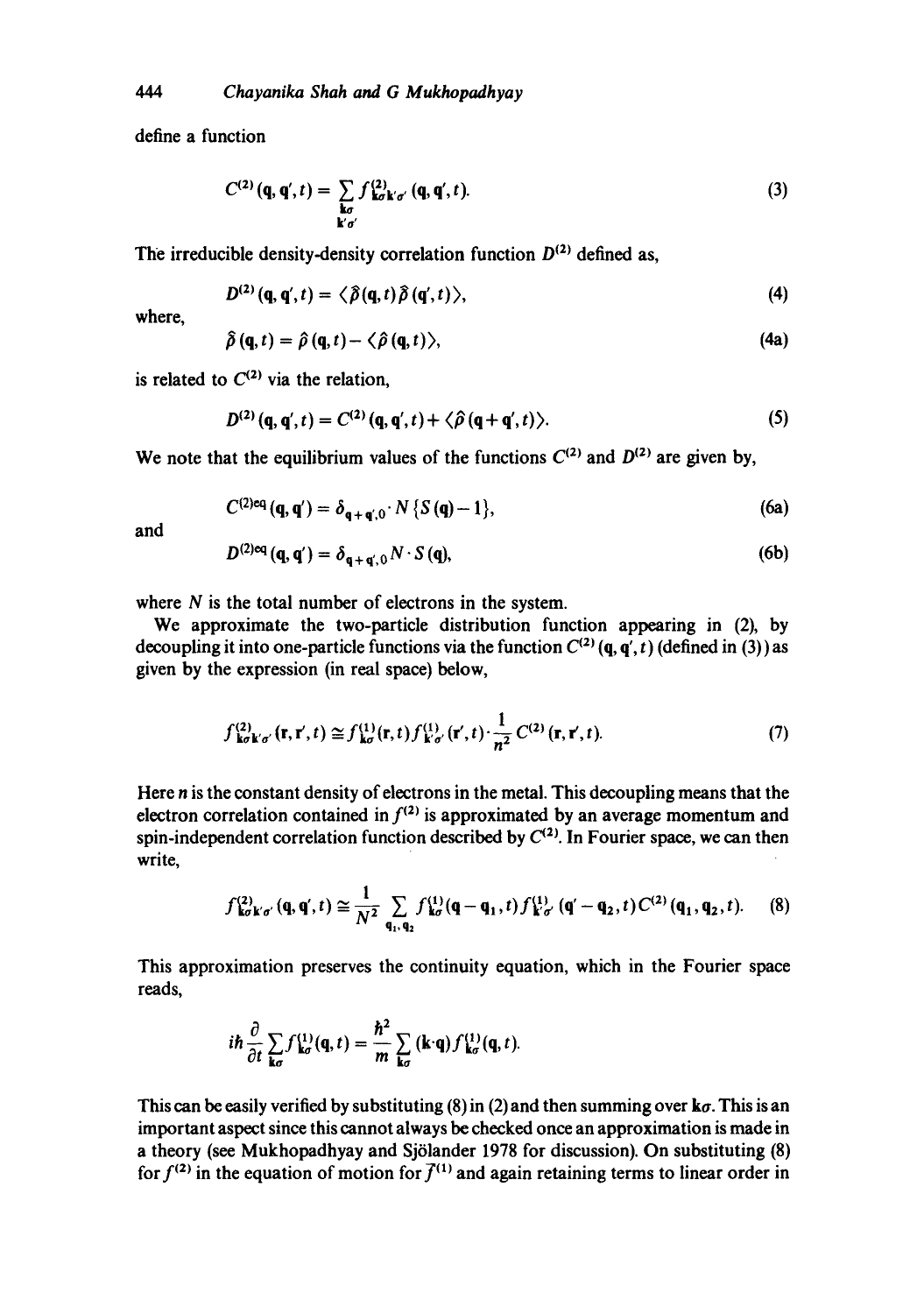$\phi_{\text{ext}}$ , we have

$$
\overline{n}(\mathbf{q},\omega) = \left\{\phi_{\text{ext}}(\mathbf{q},\omega) + v(\mathbf{q})\overline{n}(\mathbf{q},\omega)\right\} \chi^{r0}(\mathbf{q},\omega)
$$
  
+ 
$$
\overline{n}(\mathbf{q},\omega) \cdot \frac{1}{nV} \sum_{\mathbf{q}} v(\mathbf{q}') \left\{S(\mathbf{q}-\mathbf{q}') - 1\right\} \chi^{r0}(\mathbf{q},\mathbf{q}',\omega)
$$
  
+ 
$$
\frac{1}{nV} \sum_{\mathbf{q}} v(\mathbf{q}') \overline{C}^{(2)}(\mathbf{q}-\mathbf{q}',\mathbf{q}',\omega) \chi^{r0}(\mathbf{q},\mathbf{q}',\omega). \tag{9}
$$

In the above equation,

$$
\chi^{r0}(\mathbf{q}, \mathbf{q}', \omega) = \frac{1}{\hbar V} \sum_{\mathbf{k}\sigma} \frac{n_{\mathbf{k}} - \frac{\mathbf{q}'}{2}\sigma - n_{\mathbf{k}} + \frac{\mathbf{q}'}{2}\sigma}{\omega + i\delta - (\hbar/m) (\mathbf{k} \cdot \mathbf{q})},
$$
(10)

and  $\chi^{r0}$  (q,  $\omega$ ) =  $\chi^{r0}$  (q, q',  $\omega$ ) is the usual retarded density-density response function for the free particle (or the non-interacting electron gas) system. We have here then an expression for the induced density  $\bar{n}(\mathbf{q}, \omega)$  which is related to the density-density response function  $\gamma'$  (q,  $\omega$ ) of the fully interacting electron gas, as,

$$
\pi(\mathbf{q},\omega)=\chi'(\mathbf{q},\omega)\phi_{\text{ext}}(\mathbf{q},\omega). \hspace{1cm} (11)
$$

Thus by making suitable approximations for  $C^{(2)}$  (q, q',  $\omega$ ) in (9), we can get  $\chi'$  (q,  $\omega$ ). We now show how we can arrive at the results obtained by some of the earlier mean field theories from (9) by making suitable approximations for  $C^{(2)}$  (q, q',  $\omega$ ).

If in (9), we neglect both the second and third terms in the right side of the equation i.e., neglect  $C^{(2)}$  and hence the two-particle function  $\bar{f}^{(2)}$  altogether, we obtain,

$$
H(\mathbf{q},\omega)=\{\phi_{\text{ext}}(\mathbf{q},\omega)+v(\mathbf{q})\overline{n}(\mathbf{q},\omega)\}\chi^{r\mathbf{0}}(\mathbf{q},\omega).
$$

Using (11), which defines  $\gamma'$  (q,  $\omega$ ), we obtain,

$$
\chi''(\mathbf{q},\omega) = \frac{\chi^{r0}(\mathbf{q},\omega)}{1 - v(\mathbf{q})\chi^{r0}(\mathbf{q},\omega)},
$$
\n(12)

which is the well-known time-dependent Hartree approximation (Singwi and Tosi 1981) (commonly known as the random phase approximation).

As the next approximation we neglect only the third term on the right side i.e. approximate  $C^{(2)}$  by its equilibrium value. In this case then we have,

$$
\chi'(\mathbf{q},\omega) = \frac{\chi'^0(\mathbf{q},\omega)}{1 - v(\mathbf{q})\left\{1 - G(\mathbf{q},\omega)\right\}\chi'^0(\mathbf{q},\omega)},\tag{13}
$$

where  $G(q, \omega)$  is the so-called local field correction that is given by,

$$
G(\mathbf{q},\omega)=-\frac{1}{v(\mathbf{q})\chi^{r0}(\mathbf{q},\omega)}\cdot\frac{1}{nV}\sum_{\mathbf{q}'}v(\mathbf{q}')\left\{S(\mathbf{q}-\mathbf{q}')-1\right\}\chi^{r0}(\mathbf{q},\mathbf{q}',\omega). \quad (14)
$$

This is the result obtained by Hasegawa and Shimizu (1975), who followed a fully quantum mechanical approach starting with the equation of motion for a one-particle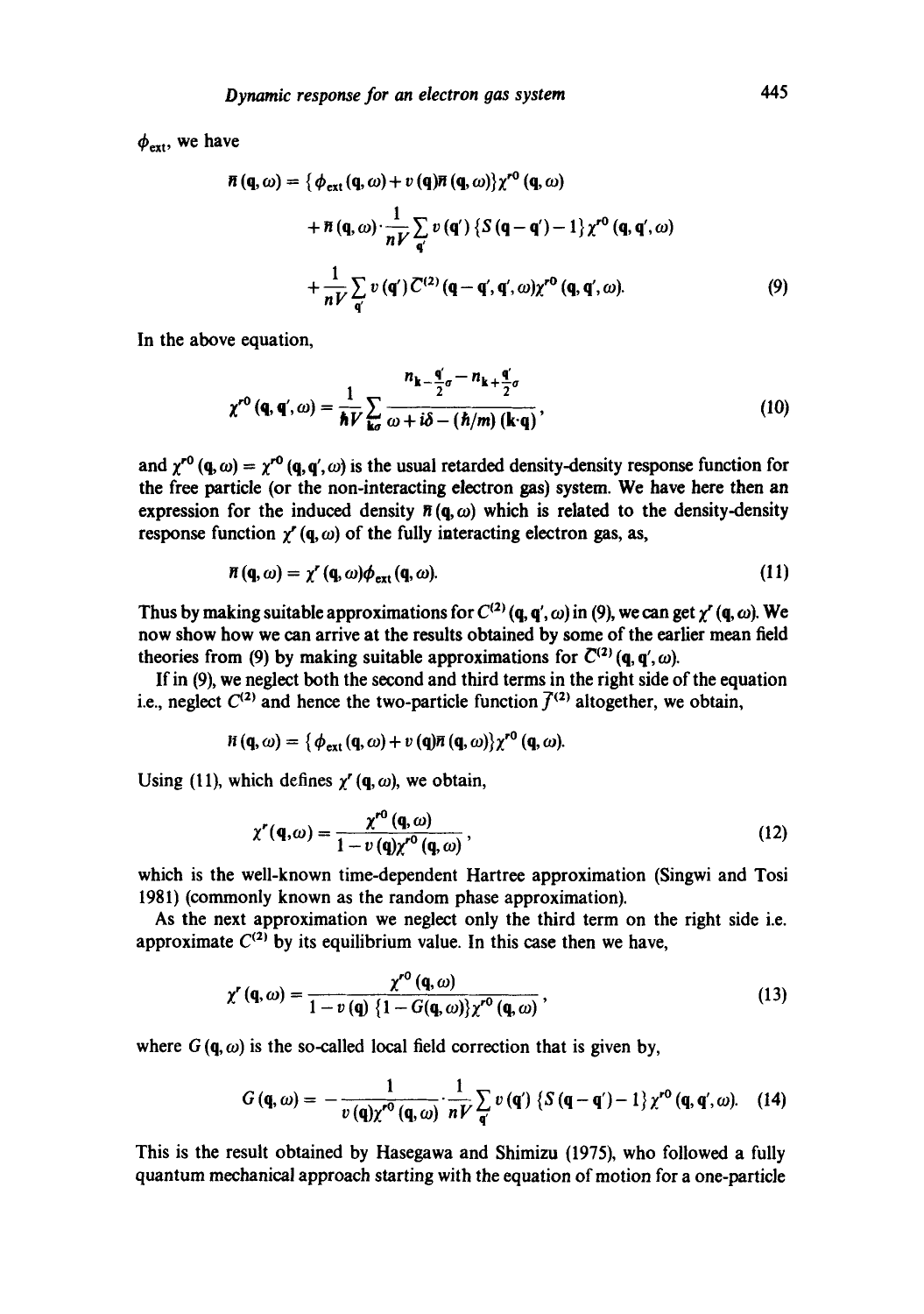Wigner distribution function and made an approximation for  $f_{\mathbf{k}\sigma\mathbf{k}'\sigma'}^{(2)}(\mathbf{r},\mathbf{r}',t)$  as suggested by Singwi *et al* (1968). Singwi *et al* (1968) (referred to hereafter as STLS) decoupled the two-particle function via the equilibrium pair correlation function as follows:

$$
f_{\mathbf{k}\sigma\mathbf{k}'\sigma'}^{(2)}(\mathbf{r},\mathbf{r}',t)\cong f_{\mathbf{k}\sigma}^{(1)}(\mathbf{r},t)f_{\mathbf{k}'\sigma'}^{(1)}(\mathbf{r}',t)\{g(\mathbf{r}-\mathbf{r}')-1\}.
$$
 (15)

Here we note that if we replace  $C^{(2)}(\mathbf{r}, \mathbf{r}', t)$  by its equilibrium value in (7) the present approximation for  $f^{(2)}$  reduces to the one used by STLS in their calculations.

In the classical limit i.e., for  $h \to 0$ ,  $\gamma^{0}$  (q, q',  $\omega$ ) is given by,

$$
\chi^{r0}(\mathbf{q},\mathbf{q}',\omega) \xrightarrow{\hbar \to 0} \frac{\mathbf{q} \cdot \mathbf{q}'}{\mathbf{q}^2} \chi^{r0}(\mathbf{q},\omega). \tag{16}
$$

Using this limiting value, we find that in the classical limit, (13) reduces to

$$
\chi'(\mathbf{q},\omega) = \frac{\chi^{\prime\prime\prime}(\mathbf{q},\omega)}{1 - \upsilon(\mathbf{q})\left\{1 - G(\mathbf{q})\right\}\chi^{\prime\prime\prime}(\mathbf{q},\omega)},\tag{17}
$$

where  $G(q)$  which is the static local field factor is given by,

$$
G(\mathbf{q}) = -\frac{1}{nV} \sum_{\mathbf{q}'} \frac{\mathbf{q} \cdot \mathbf{q'}}{\mathbf{q'}^2} \left\{ S\left(\mathbf{q} - \mathbf{q'}\right) - 1 \right\}.
$$
 (18)

This is the result obtained by STLS whose approximation for decoupling of  $f^{(2)}$  in the equation of motion for  $\bar{f}^{(1)}$  was rather intuitive than systematic.

Hence, we see that in the present formalism, we can obtain the earlier results (obtained using different approaches), in a more simple and methodical manner.

### **3. Time-dependent local field**

We describe here in detail the approximation that we have used to obtain a dynamic local field correction.

First of all we note the following identity,

$$
\sum_{\mathbf{q}'} v(\mathbf{q}')C^{(2)} (\mathbf{q} - \mathbf{q}', \mathbf{q}', \omega) \chi^{r0} (\mathbf{q}, \mathbf{q}', \omega)
$$
  
\n
$$
= \frac{1}{2} \sum_{\mathbf{q}'} v(\mathbf{q}') \{ C^{(2)} (\mathbf{q} - \mathbf{q}', \mathbf{q}', \omega) \chi^{r0} (\mathbf{q}, \mathbf{q}', \omega)
$$
  
\n
$$
+ C^{(2)} (\mathbf{q} + \mathbf{q}', -\mathbf{q}', \omega) \chi^{r0} (\mathbf{q}, -\mathbf{q}', \omega) \},
$$
  
\n
$$
= \frac{1}{2} \sum_{\mathbf{q}'} v(\mathbf{q}') \{ C^{(2)} (\mathbf{q} - \mathbf{q}', \mathbf{q}', \omega) - C^{(2)} (\mathbf{q} + \mathbf{q}', -\mathbf{q}', \omega) \} \chi^{r0} (\mathbf{q}, \mathbf{q}', \omega),
$$
  
\n
$$
= \sum_{\mathbf{q}'} v(\mathbf{q}') D^{(2)} ((\mathbf{q} - \mathbf{q}', \mathbf{q}', \omega) \chi^{r0} (\mathbf{q}, \mathbf{q}', \omega),
$$
 (19)

where we have made use of the fact that  $\chi^{r0}$  (q, q',  $\omega$ ) is an odd function of q' and the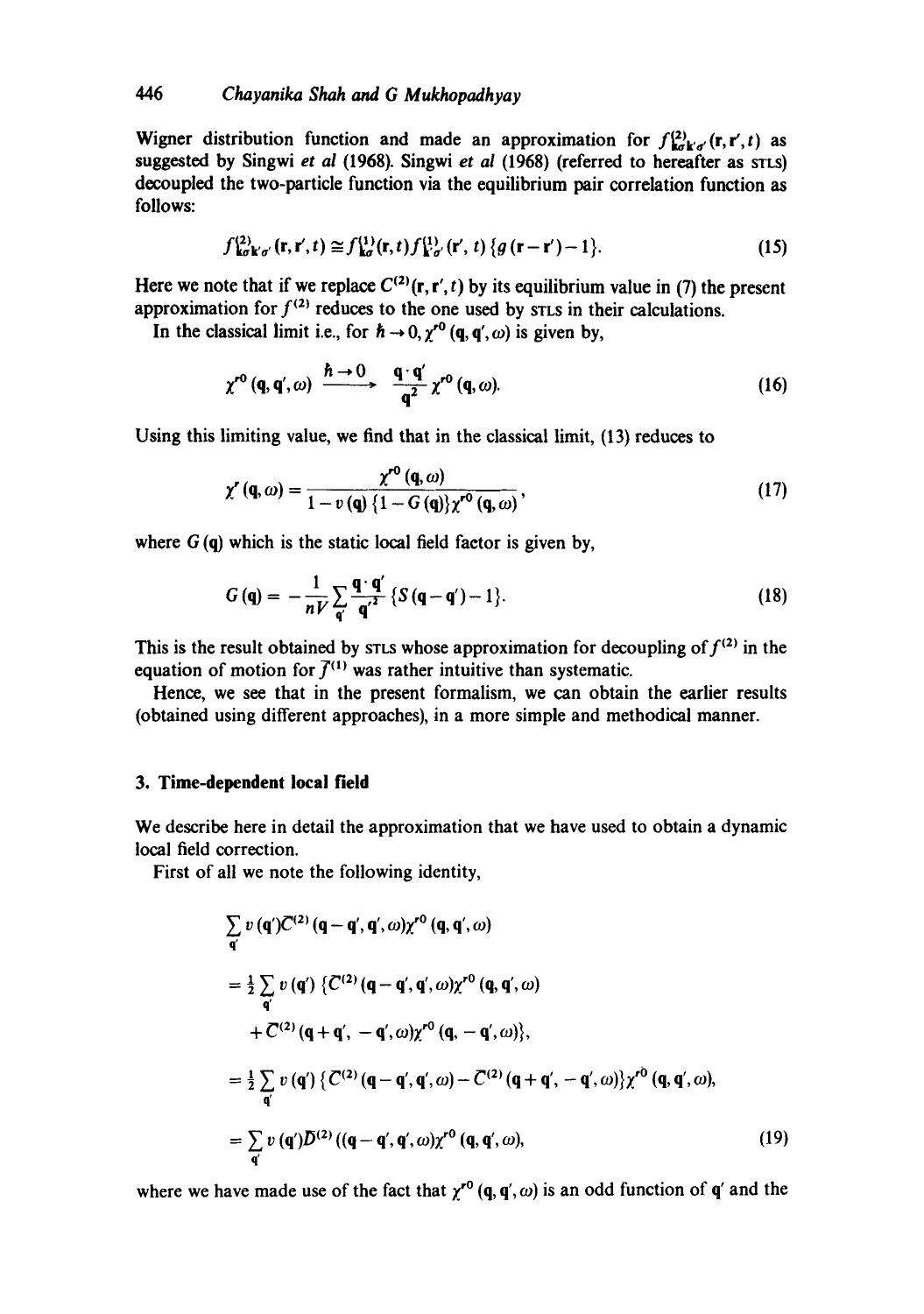relation between  $C^{(2)}$  and  $D^{(2)}$ . Thus an approximation for  $\bar{D}^{(2)}$ , the irreducible densitydensity correlation function can be used instead of  $C^{(2)}$  in (9) to get  $\gamma'(\mathbf{q},\omega)$ .

The equal time correlation function  $D^{(2)}(r,r',t)$  is related to the time ordered function  $\pi$  (r, t; r', t), as,

$$
D^{(2)}(\mathbf{r},\mathbf{r}',t)=\lim_{t'\to t}i\hbar\,\pi\,(\mathbf{r},t;\,\mathbf{r}',t')\tag{20a}
$$

$$
= \lim_{t' \to t} \left[ \langle T\{\hat{\rho}(\mathbf{r},t)\hat{\rho}(\mathbf{r}',t')\} \rangle - \langle \hat{\rho}(\mathbf{r},t) \rangle \langle \hat{\rho}(\mathbf{r}',t') \rangle \right]. \tag{20b}
$$

We obtain an expression for  $D^{(2)}$  (in the presence of an external field  $\phi_{ext}$ ) using an approximate solution of an integral equation for  $\pi$  following the method suggested by Singwi *et al* (1970) (referred to hereafter as SSTL). We start with an integral equation for the non-equilibrium function  $\pi$ ,

$$
\pi(1,1') = \pi_{sc}(1,1') + \int \pi_{sc}(1,2)\nu(2,3)\pi(3,1')d(2)d(3), \qquad (21)
$$

where,  $\pi_{sc}$  is the screened correlation function;  $1 \equiv (\mathbf{r}_1, t_1), 2 \equiv (\mathbf{r}_2, t_2)$  etc., and v as before is the Coulomb interaction. Again writing  $\pi$  as a sum of its equilibrium value and its deviation from equilibrium i.e., as,

$$
\pi(1,1') = \pi^{\text{eq}}(1,1') + \bar{\pi}(1,1'),\tag{22}
$$

we can rewrite (21). Suppressing all coordinates for brevity and using the matrix notation we have,

$$
\pi^{\text{eq}} + \bar{\pi} \cong \pi_{\text{sc}}^{\text{eq}} + \bar{\pi}_{\text{sc}} + \pi_{\text{sc}}^{\text{eq}} v \bar{\pi} + \bar{\pi}_{\text{sc}} v \pi^{\text{eq}} + \pi_{\text{sc}}^{\text{eq}} v \pi^{\text{eq}}.
$$
 (23)

Here again since the external potential  $\phi_{ext}$  is weak, we have retained terms only to linear order in deviations from equilibrium.  $\pi$ <sup>eq</sup> satisfies a similar integral equation as  $\pi$ in (21). Making use of this we have,

$$
\overline{\pi} = \varepsilon^{c-1} \overline{\pi}_{\rm sc} (\pi_{\rm sc}^{\rm eq})^{-1} \pi^{\rm eq}, \qquad (24)
$$

where we have used the definition for the causal dielectric function  $\varepsilon^c$ , i.e.,

$$
\varepsilon^c = 1 - \pi_{\rm sc}^{\rm eq} \cdot v. \tag{25}
$$

Now defining a vertex function  $\overline{h}(1,1')$  as,

$$
\overline{h}(1,1') = \int d(2) \overline{\pi}_{sc}(1,2) \pi_{sc}^{eq^{-1}}(2,1'),
$$
\n(26)

the integral equation for  $\pi(1,1')$  can be written as,

$$
\pi(1,1') = \pi^{\text{eq}}(1,1') + \int d(2) d(3) e^{c^{-1}}(1,2) \overline{h}(2,3) \pi^{\text{eq}}(3,1'). \tag{27}
$$

We now make the ad hoc approximation for this vertex function  $\overline{h}$  as suggested by ssrt. Assuming that the correlation functions are short-ranged in space and time and hence depend on the local density alone, we write,

$$
\overline{h}(\mathbf{r},t;\mathbf{r}',t') \cong \delta(\mathbf{r}-\mathbf{r}')\delta(t-t')\cdot\frac{\overline{n}(\mathbf{r},t)}{n}.
$$
 (28)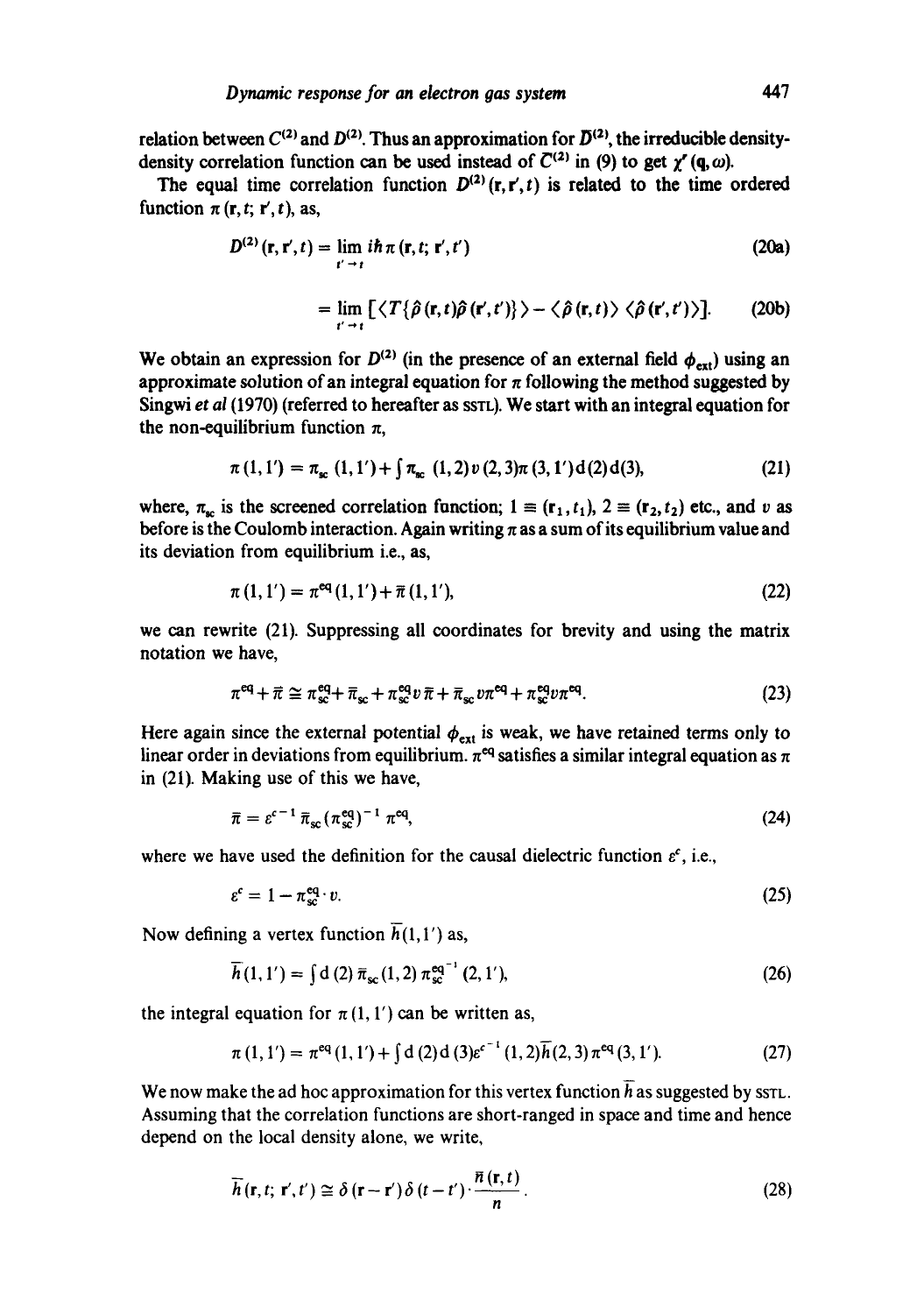This form ensures a static limit, for the resultant response function, equal to the static results obtained earlier by STLS. Substituting this expression for  $\bar{h}$  (r, t; r', t') in (27), the integral equation for  $\pi$  within this approximation is given by,

$$
\pi(\mathbf{r},t;\mathbf{r}',t') = \pi^{\text{eq}}(\mathbf{r},t;\mathbf{r}',t')
$$
  
+ 
$$
\frac{1}{n} \int d^{3} \mathbf{r}_{1} dt_{1} e^{c^{-1}} (\mathbf{r},t;\mathbf{r}_{1},t_{1}) \pi^{\text{eq}}(\mathbf{r}_{1},t_{1};\mathbf{r}',t') \bar{n}(\mathbf{r}_{1},t_{1}).
$$

The equilibrium time-ordered correlation function is nothing but the causal densitydensity response function  $\chi^c$  (r, t; r', t'). Thus we have, from (20a),

$$
D^{2}(\mathbf{r}, \mathbf{r}', t) = \frac{i}{n} \int d\mathbf{r}'' dt'' \varepsilon^{c^{-1}} (\mathbf{r} - \mathbf{r}'', t - t'') \chi^{c} (\mathbf{r}'' - \mathbf{r}', t'' - t') \cdot \overline{n} (\mathbf{r}'', t''),
$$
  

$$
= \frac{1}{V^{2}} \sum_{\mathbf{q}_{1} \mathbf{q}_{2}} \exp(i\mathbf{q}_{1} \cdot \mathbf{r} + i\mathbf{q}_{2} \cdot \mathbf{r}') \int_{-\infty}^{\infty} \frac{d\omega}{2\pi} \exp(-i\omega t)
$$
  

$$
\left[ \frac{i}{n} \int_{-\infty}^{\infty} \frac{d\omega_{1}}{2\pi} \frac{\chi^{c}(\mathbf{q}_{2}, \omega_{1} - \omega)}{\varepsilon^{c}(\mathbf{q}_{1}, \omega_{1})} \overline{n} (\mathbf{q}_{1} + \mathbf{q}_{2}, \omega) \right].
$$
 (29)

Using this, the Fourier transform used in (27) is given by,

 $\overline{a}$ 

$$
\mathcal{D}^{(2)}(\mathbf{q}-\mathbf{q}',\mathbf{q}',\omega)=\frac{i}{n}\int_{-\infty}^{\infty}\frac{\mathrm{d}\omega_1}{2\pi}\frac{\chi^{\epsilon}(\mathbf{q}',\omega_1-\omega)}{\epsilon^{\epsilon}(\mathbf{q}-\mathbf{q}',\omega_1)}\,\pi(\mathbf{q},\omega). \tag{30}
$$

Within the random phase approximation (to maintain consistency), we can write,

$$
\varepsilon^{c^{-1}} \left( \mathbf{q}, \omega \right) = 1 + v \left( \mathbf{q} \right) \chi^c \left( \mathbf{q}, \omega \right). \tag{31}
$$

Substituting in (30) we find that the expression for  $\bar{D}^{(2)}(\mathbf{q}-\mathbf{q}', \mathbf{q}', \omega)$  splits into two parts as given below,

$$
D^{(2)}(\mathbf{q}-\mathbf{q}',\mathbf{q}',\omega) = \overline{n}(\mathbf{q},\omega) \left[ \frac{i}{n} \int \frac{d\omega_1}{2\pi} \chi^c(\mathbf{q}',\omega_1-\omega) \right.
$$
  
 
$$
+ \frac{i}{n} v(\mathbf{q}-\mathbf{q}') \int \frac{d\omega_1}{2\pi} \chi^c(\mathbf{q}',\omega_1-\omega) \chi^c(\mathbf{q}-\mathbf{q}',\omega_1) \right],
$$
  
\n
$$
= \overline{n}(\mathbf{q},\omega) \left[ S(\mathbf{q}') + v(\mathbf{q}-\mathbf{q}') \frac{i}{n} \int \frac{d\omega_1}{2\pi} \chi^c(\mathbf{q}',\omega_1-\omega) \chi^c(\mathbf{q}-\mathbf{q}',\omega_1) \right].
$$
 (32)

Substituting this form for  $\bar{D}^{(2)} (q - q', q', \omega)$  in the third term on the right side of (9) we have,

$$
\sum_{\mathbf{q}'} v(\mathbf{q}') C^{(2)} (\mathbf{q} - \mathbf{q}', \mathbf{q}', \omega) \chi^{r0} (\mathbf{q}, \mathbf{q}', \omega)
$$
  
= 
$$
\sum_{\mathbf{q}} v(\mathbf{q}') D^{(2)} (\mathbf{q} - \mathbf{q}', \mathbf{q}', \omega) \chi^{r0} (\mathbf{q}, \mathbf{q}', \omega),
$$
  
= 
$$
\overline{n} (\mathbf{q}, \omega) \cdot \sum_{\mathbf{q}} v(\mathbf{q}') \Bigg[ S(\mathbf{q}') \chi^{r0} (\mathbf{q}, \mathbf{q}', \omega)
$$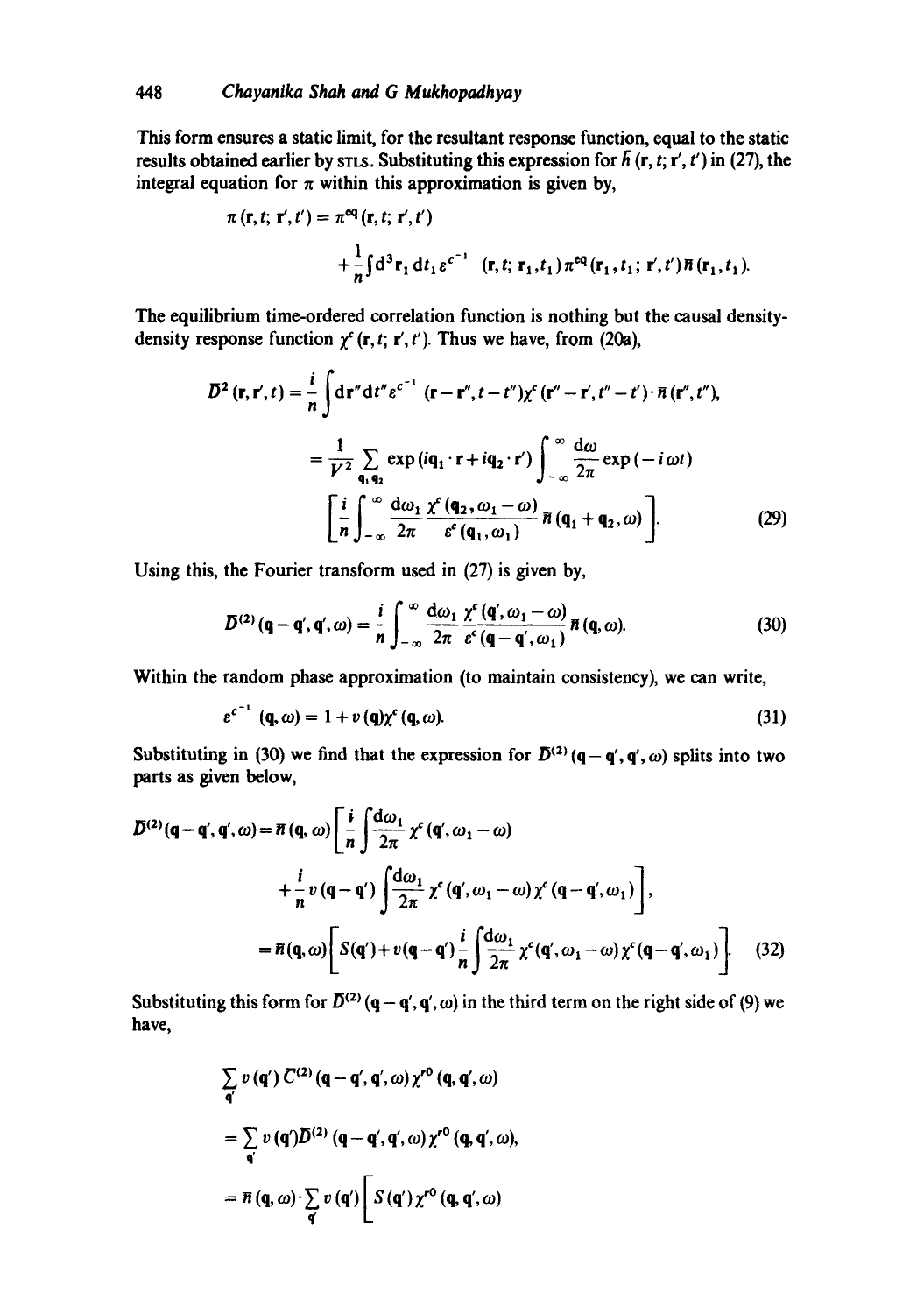*Dynamic response for an electron gas system 449* 

+ 
$$
v(\mathbf{q}-\mathbf{q}')\frac{i}{n}\int \frac{d\omega_1}{2\pi}\chi^c(\mathbf{q}', \omega_1-\omega)\chi^c(\mathbf{q}-\mathbf{q}', \omega_1)\chi^{r0}(\mathbf{q}, \mathbf{q}', \omega)],
$$
  
\n=  $\pi(\mathbf{q}, \omega)\sum_{\mathbf{q}'}v(\mathbf{q}')v(\mathbf{q}-\mathbf{q}')\frac{i}{n}\int \frac{d\omega_1}{2\pi}\chi^c(\mathbf{q}', \omega_1-\omega)$   
\n $\times \chi^c(\mathbf{q}-\mathbf{q}', \omega_1)\chi^{r0}(\mathbf{q}, \mathbf{q}', \omega).$ 

The first term in the third line of the above equations vanishes because of the fact that  $S(q')\chi^{r0}(q,q',\omega)$  is an odd function of q'. Substituting in (9), we have,

$$
\begin{split} \n\pi(\mathbf{q},\omega) &= \{\phi_{\text{ext}}(\mathbf{q},\omega) + v(\mathbf{q})\pi(\mathbf{q},\omega)\} \chi^{\text{ro}}(\mathbf{q},\omega) \\ \n&\quad + \pi(\mathbf{q},\omega) \frac{1}{nV} \sum_{\mathbf{q}} v(\mathbf{q}') \Bigg[ \left\{ S(\mathbf{q} - \mathbf{q}') - 1 \right\} \\ \n&\quad + v(\mathbf{q} - \mathbf{q}') \cdot \frac{i}{n} \int \frac{d\omega_1}{2\pi} \chi^{\text{c}}(\mathbf{q}',\omega_1 - \omega) \chi^{\text{c}}(\mathbf{q} - \mathbf{q}',\omega_1) \Bigg] \chi^{\text{ro}}(\mathbf{q},\mathbf{q}',\omega). \n\end{split} \tag{33}
$$

Then from (11) we have,

$$
\chi^r(\mathbf{q},\omega) = \frac{\chi^{r^0}(\mathbf{q},\omega)}{1 - v(\mathbf{q})\left\{1 - G(\mathbf{q},\omega)\right\}\chi^{r^0}(\mathbf{q},\omega)},\tag{34}
$$

where, the local field correction  $G(q, \omega)$  is given by,

$$
G(q,\omega) = -\frac{1}{v(q)\chi^{r0}(q,\omega)} \cdot \frac{1}{nV} \sum_{q} v(q') \left[ \{S(q-q')-1\} + v(q-q')\frac{i}{n} \int \frac{d\omega_1}{2\pi} \chi^c(q',\omega_1-\omega) \chi^c(q-q',\omega_1) \right] \chi^{r0}(q,q',\omega).
$$

Since  $\chi^c$  (q,  $\omega$ ) is an even function of q and  $\omega$ , we can rewrite the above equation to obtain,

$$
G(\mathbf{q},\omega) = -\frac{1}{v(\mathbf{q})\chi^{r^0}(\mathbf{q},\omega)} \cdot \frac{1}{nV} \sum_{\mathbf{q}} v(\mathbf{q}') \left[ \{ S(\mathbf{q}-\mathbf{q}') - 1 \} + v(\mathbf{q}-\mathbf{q}') \cdot \frac{i}{n} \int \frac{d\omega_1}{2\pi} \chi^c(\mathbf{q}',\omega_1) \chi^c(\mathbf{q}-\mathbf{q}',\omega-\omega_1) \right] \chi^{r^0}(\mathbf{q},\mathbf{q}',\omega).
$$
\n(35)

When we use Hasegawa and Shimizu's approach and use this approximation suggested by ssrt for decoupling of  $\bar{f}^{(2)}$ , we get a similar expression for  $G$  (q,  $\omega$ ). In this case,

$$
G(q,\omega) = -\frac{1}{v(q)\chi^{r^0}(q,\omega)} \cdot \frac{1}{nV} \sum_{q} v(q') \left[ \left\{ S(q-q') - 1 \right\} + v(q') \cdot \frac{i}{n} \int \frac{d\omega_1}{2\pi} \chi^c(q',\omega_1) \chi^c(q-q',\omega-\omega_1) \right] \chi^{r^0}(q,q',\omega).
$$
 (36)

We are not able to reproduce the result exactly mainly because of the ad hoc approximation used for  $\overline{h}$ . By definition, the function  $D^{(2)}(\mathbf{q}, \mathbf{q}', \omega)$  is symmetric with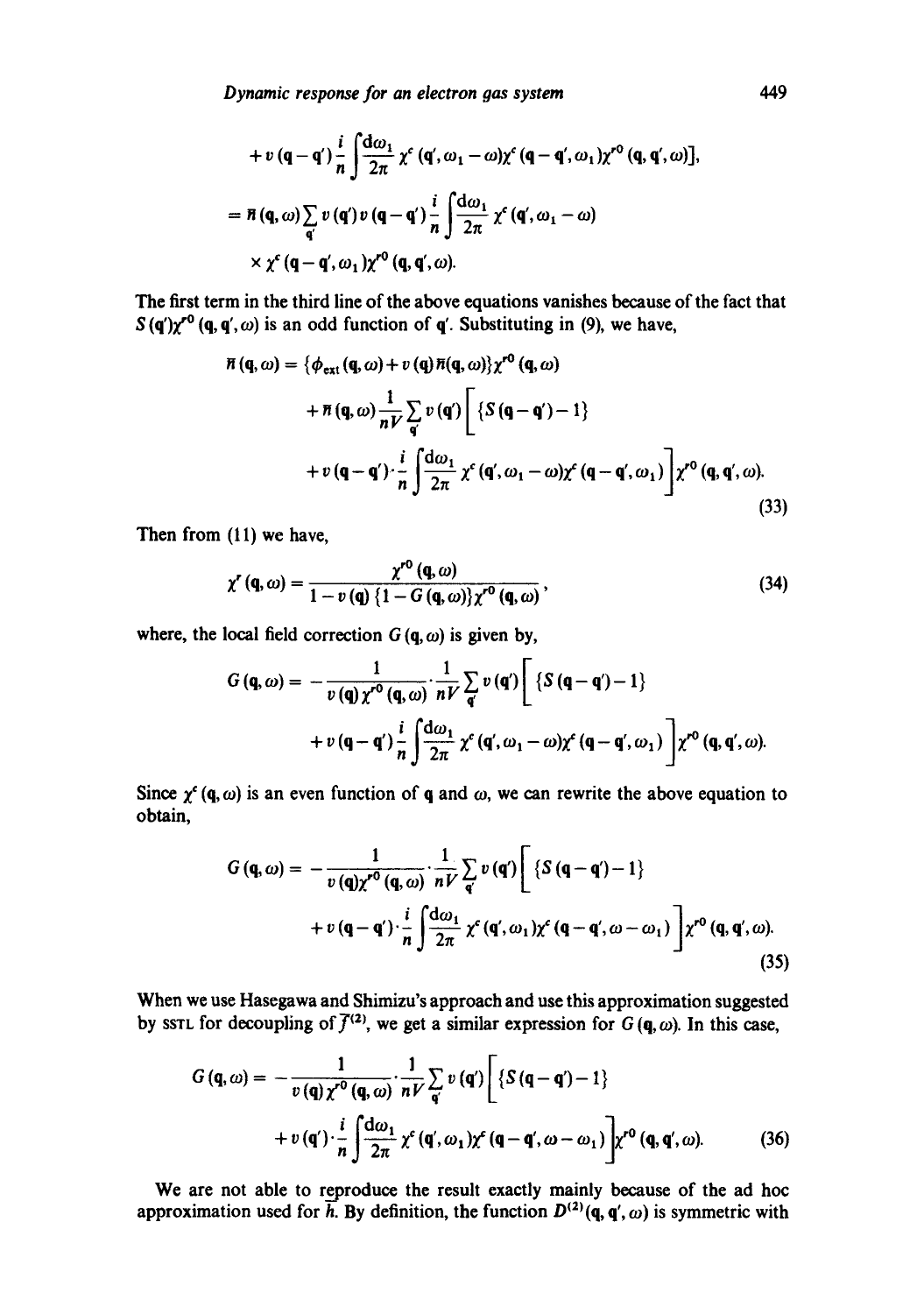respect to exchange of variables  $q$  and  $q'$ . In this approximation we see that this does not hold (see (32)). A better and more realistic approximation should give a symmetric  $D^{(2)}$ .

In the classical, i.e.  $h \rightarrow 0$  limit, using (16) and neglecting the frequency dependence of  $\varepsilon$ (q,  $\omega$ ) in the denominator we have,

$$
G(\mathbf{q}) = -\frac{1}{nV} \sum_{\mathbf{q}} \frac{\mathbf{q} \cdot \mathbf{q}'}{\mathbf{q}'^2} \cdot \frac{1}{\varepsilon(\mathbf{q}')} \left\{ S\left(\mathbf{q} - \mathbf{q}'\right) - 1 \right\}.
$$
 (37)

This is the result obtained by SSTL As they neglected the frequency dependence of the dielectric function in the denominator of  $G(\mathbf{q}, \omega)$ , they obtained a static local field  $G(\mathbf{q})$ in their approximation.

From (35) we see that the first term, a real quantity, has the same form as the local field obtained by Hasegawa and Shimizu (1975) which satisfies most of the static properties of the system. The second term is the complex, frequency-dependent part which will be of interest in our present calculations.

We consider only the classical limit of (36) for our calculations. In this limit the local field can be written as,

$$
G(\mathbf{q},\omega) = G_1(\mathbf{q}) + G_2(\mathbf{q},\omega),\tag{38}
$$

where the first term  $G_1$  (q) is the result obtained by Singwi *et al* (1968) and is given by expression (18). The second term  $G_2(\mathbf{q}, \omega)$  can be further simplified using the spectral representations for the causal functions according to which,

$$
\chi^c(\mathbf{q},\omega) = -\frac{1}{\pi} \int_0^\infty d\omega' \operatorname{Im} \chi^c(\mathbf{q},\omega') \left\{ \frac{1}{\omega - \omega' + i\delta} - \frac{1}{\omega + \omega' - i\delta} \right\}.
$$
 (39)

Using this form for the causal functions in (36) we can perform the  $\omega_1$  integral by contour integration. Then using the relation between the imaginary parts of the retarded and causal functions for positive  $\omega$  (Hedin and Lundqvist 1969) the imaginary part of  $G_2$  (q,  $\omega$ ) can be written as,

Im 
$$
G_2(\mathbf{q}, \omega) = \frac{1}{4\pi^2 e^2 n} \int \frac{\mathrm{d}^3 q'}{(2\pi)^3} \frac{\mathbf{q} \cdot \mathbf{q}'}{\mathbf{q}'^2} |\mathbf{q} - \mathbf{q}'|^2
$$
  
\n
$$
\times \int_0^\omega \mathrm{d}\omega_1 Q'''(\mathbf{q}', \omega_1) \cdot Q'''(|\mathbf{q} - \mathbf{q}'|, \omega - \omega_1), \tag{40}
$$

where  $Q^{r} (q, \omega) = -v (q) \chi^{r} (q, \omega)$ , is the polarisability of the system. Using reduced units where q and q' are in units of  $q_F$ , the Fermi momentum and  $\hbar\omega$  and  $\hbar\omega'$  in units of  $\varepsilon_{\mathbf{F}}$ , the Fermi energy, we can rewrite (40) as,

Im 
$$
G_2(q,\omega) = \frac{9}{32\alpha r_s} \int_0^{\infty} dq' q'^2 \int_{-1}^{+1} dt q q' t
$$
  
  $\times \int_0^{\omega} d\omega_1 Q''(q',\omega_1) \cdot Q''(q'',\omega-\omega_1),$  (41)

where  $q''^2 = q^2 + q'^2 - 2qq't$ .

In (41), the  $\omega$ -dependence of Im  $G_2(q,\omega)$  is seen to be controlled by a product of the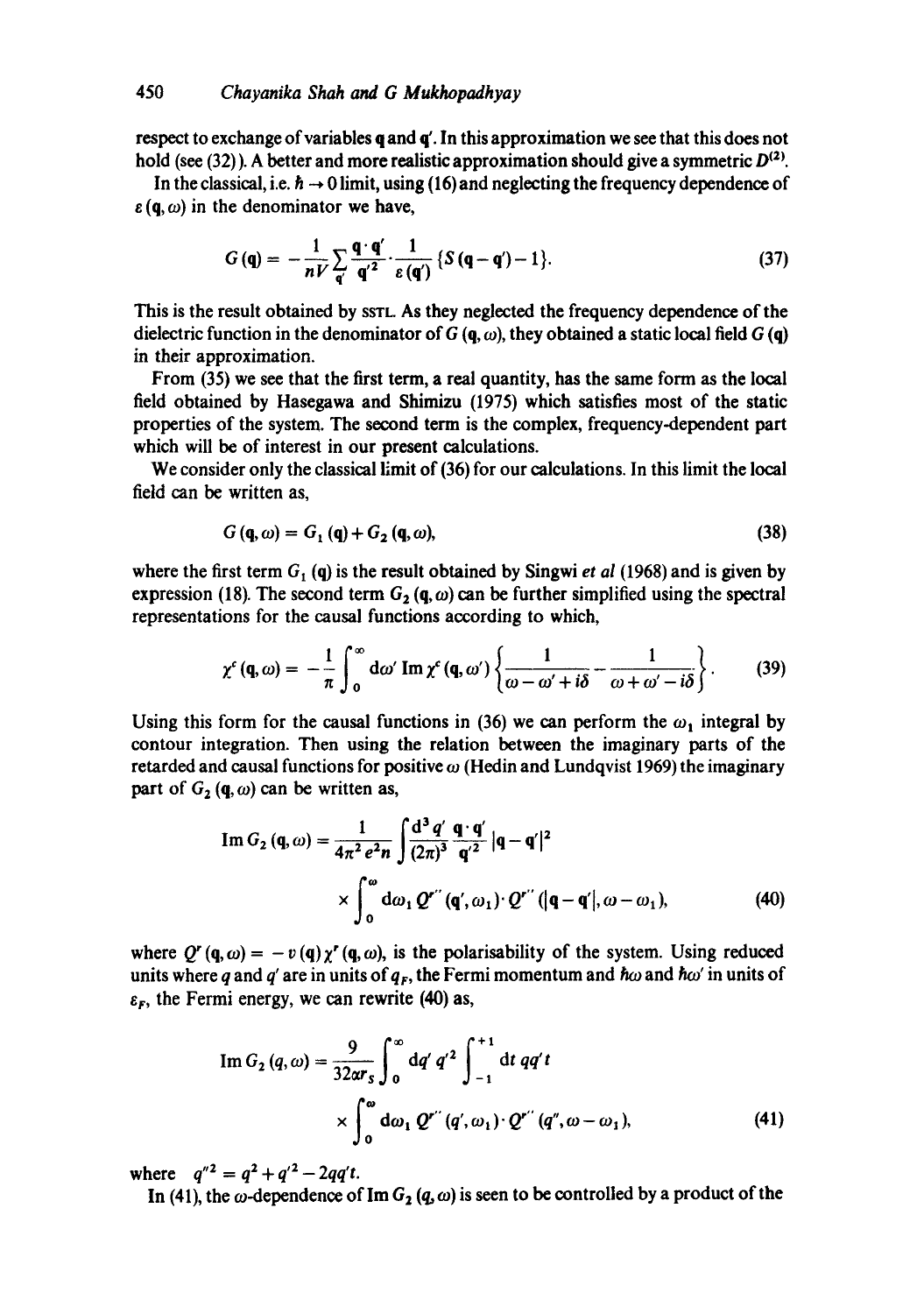type  $O^{r''}$   $O^{r''}$  i.e. by coupling between the various excitation modes of the system. A similar feature had been observed earlier by Sharrna *et al* (1980) who used an entirely different approach called the Mori formalism to develop a theory mainly for investigating the damping of plasmons. In the Mori approach, a disadvantage is that the static quantities are required as inputs to the theory and cannot be extracted from the theory itself, whereas in the present ease we are able to reproduce the well-accepted static results (STLS). Further, this mode coupling feature present in our approach is noteworthy because to our knowledge this is the first time, starting from an equation of motion or a generalized mean field approach, one has been able to incorporate the coupling between the excitation modes in the system.

In principle, (41) has to be solved self-consistently with (34) to obtain Im  $G(q,\omega)$ . The amount of computation being formidable we have replaced the  $Q<sup>r</sup>$  in the equation for Im  $G_2$   $(q,\omega)$  by its RPA form which can be obtained from (12). By using the RPA form, we ensure the coupling between the excitation modes of the interacting system.

#### **4. Numerical calculations and results**

### 4.1 Damping coefficient of long wavelength plasmons

In the small q limit, the imaginary part of  $G(q, \omega)$  is found to vary as  $q^2$  (as expected). This Im  $G(q,\omega)$  gives the plasmon damping coefficient y which is defined (in reduced units) as,

$$
\gamma = \frac{\omega_p}{2q^2} \operatorname{Im} G \left( q, \omega_p \right),\tag{42}
$$

where  $\omega_p$  is the bulk plasmon frequency. In table 1, we have tabulated the contributions to damping coefficient from this coupling of excitation modes for  $r_s = 2, 3, 4$  and 5.

The contributions to  $\text{Im } G(q, \omega)$  from interactions between particle-hole and plasmons and between plasmons themselves arise only for frequencies greater than the plasmon frequency  $\omega_p$ . At  $\omega \leq \omega_p$ , the only contribution is from the  $Q_{ph}^{r''} Q_{ph}^{r''}$  i.e., the particle hole part alone. When  $Q_{RPA}$  is replaced by the free electron polarisability  $Q^{0}$ , there is a considerable increase in the value of  $\gamma$ . For this particular case of using noninteracting  $Q^{r0}$ , we have carried out analytical calculations also for  $r_s = 2$ . As q is small, we make a Taylor expansion of  $Q''(\mathbf{q}' - \mathbf{q}, \omega - \omega_1)$  about  $\mathbf{q}'$  to linear order in q as,

$$
Q^{r0}''(\mathbf{q}'-\mathbf{q},\omega-\omega_1)=Q^{r0}''(\mathbf{q}',\omega-\omega_1)-\mathbf{q}\cdot\nabla_{\mathbf{q}'}Q^{r0}''(\mathbf{q}',\omega-\omega_1). \hspace{1cm} (43)
$$

To evaluate the integrals we have followed the method suggested by Dubois (1959). In table 1 we have also listed for  $r_s = 2$ , the result obtained by Sharma *et al* (1980), who used Mori formalism and replaced  $Q^{r''}$  by  $Q^{r0''}$ . The difference in the value obtained by us and that obtained by them is rather large. This is somewhat misleading because the expression obtained by Sharma *et al* (1980) viz.,

$$
\gamma = \frac{3\pi}{640} \omega_p^3 [63 (1 - \ln 2)] \simeq 0.285 \omega_p^3,
$$
 (44)

is really valid only in the  $r_s \rightarrow 0$  limit. The value of y reported in table 1 has been calculated for  $r_s = 2$  using the above  $r_s \rightarrow 0$  result. This small  $r_s$  result compares quite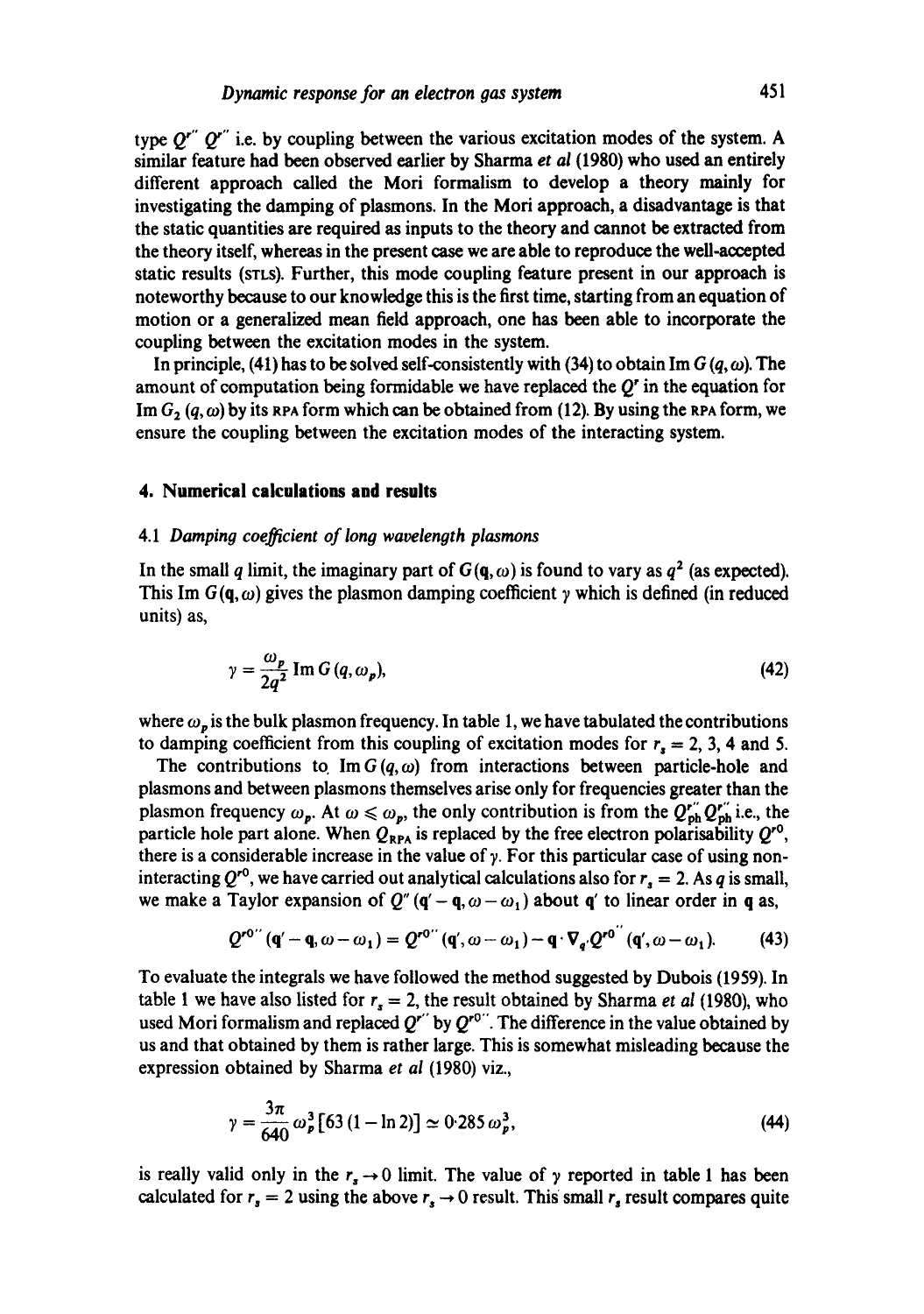| Contributions to $\gamma$ from                                                                                                               | $r_{\rm r} = 2$                      | $r_{\rm r}=3$    | $r_{\rm r} = 4$  | $r_{\rm r} = 5$  |
|----------------------------------------------------------------------------------------------------------------------------------------------|--------------------------------------|------------------|------------------|------------------|
| $Q_{\text{RPA}}^{\prime}Q_{\text{RPA}}^{\prime}$<br>$Q^{\prime 0}$ $Q^{\prime 0}$<br>Computed<br>Analytical<br>Result of Sharma et al (1980) | 0-0015<br>0-0967<br>0.0966<br>0.6797 | 0-0023<br>0-1858 | 0-0031<br>0.2293 | 0.0037<br>0.3215 |

**Table 1.** Contributions to damping coefficient  $\gamma$  calculated using equation (41) for  $\text{Im } G(q, \omega_{\mathbf{a}})$ .

well with the weak coupling result  $(r_s \rightarrow 0)$  obtained earlier by Dubois and Kivelson (1969) following perturbation theory, i.e.,

$$
\gamma = \frac{3\pi}{640} \omega_p^3 \left[ 34 - 22 \ln 2 \right] \simeq 0.276 \omega_p^3. \tag{45}
$$

We have therefore investigated the  $r<sub>s</sub> \rightarrow 0$  limit in our approximation. We use the same approximations as those used by Sharma *et al* (1980) i.e., replace *Q'"* by the free particle function  $Q^{0}$ , and neglect the second term in (43), (i.e. the derivative of  $Q''$  (q',  $\omega - \omega_1$ )). In this case we obtain,

$$
\gamma = \frac{3\pi}{640} \omega_p^3 [40 (1 - \ln 2)] \simeq 0.181 \omega_p^3. \tag{46}
$$

Now the agreement with  $r_s \rightarrow 0$  result of Dubois and Kivelson (1969) is fairly good and that with the result of Sharma *et al* (1980) in the same limit is far more improved. We note here that the inclusion of the derivative term in (43) reduces the value of  $\gamma$  by about 75%. For example, in the  $r_s \to 0$  limit if we take the full expansion of  $Q^{r0''}(\mathbf{q}-\mathbf{q}',\omega)$  $-\omega_1$ ), given in (43), we obtain,

$$
\gamma = \frac{3\pi}{640} \omega_p^3 [10 (1 - \ln 2)] \simeq 0.045 \omega_p^3. \tag{47}
$$

These results for  $r_s \to 0$  however are not very useful since for metallic densities the value of r, lies in the range between 1.8 and 5.6. Thus we feel that the  $\gamma$  values calculated by us and presented in table 1 are more relevant for metallic densities and none of the results (equations (44) to (47)) is meaningful in this range of  $r<sub>x</sub>$ . However, we note that the  $Q^{r0''}Q^{r0''}$  approximation gives considerably large value of  $\gamma$  as compared with that for the more accurate fully interacting case, represented in the table by  $Q_{RPA}^{r''} Q_{RPA}^{r''}$ . The significant decrease in the magnitude of  $\gamma$  results from the screening effect which is absent in the  $Q^{r0''}Q^{r0''}$  approximation.

### 4.2 *Higher q-region*

We have calculated explicitly the Im  $G_2(q,\omega)$  for various q and  $\omega$  values for  $r_s = 2$ . In  $(41)$ ,  $Q''$  is replaced by its RPA value both for particle-hole as well as plasmon part, i.e.,

$$
Q^{r''} = (Q^r_{\text{RPA}})^{r}_{\text{ph}} + (Q^r_{\text{RPA}})^{r}_{\text{pl}}.
$$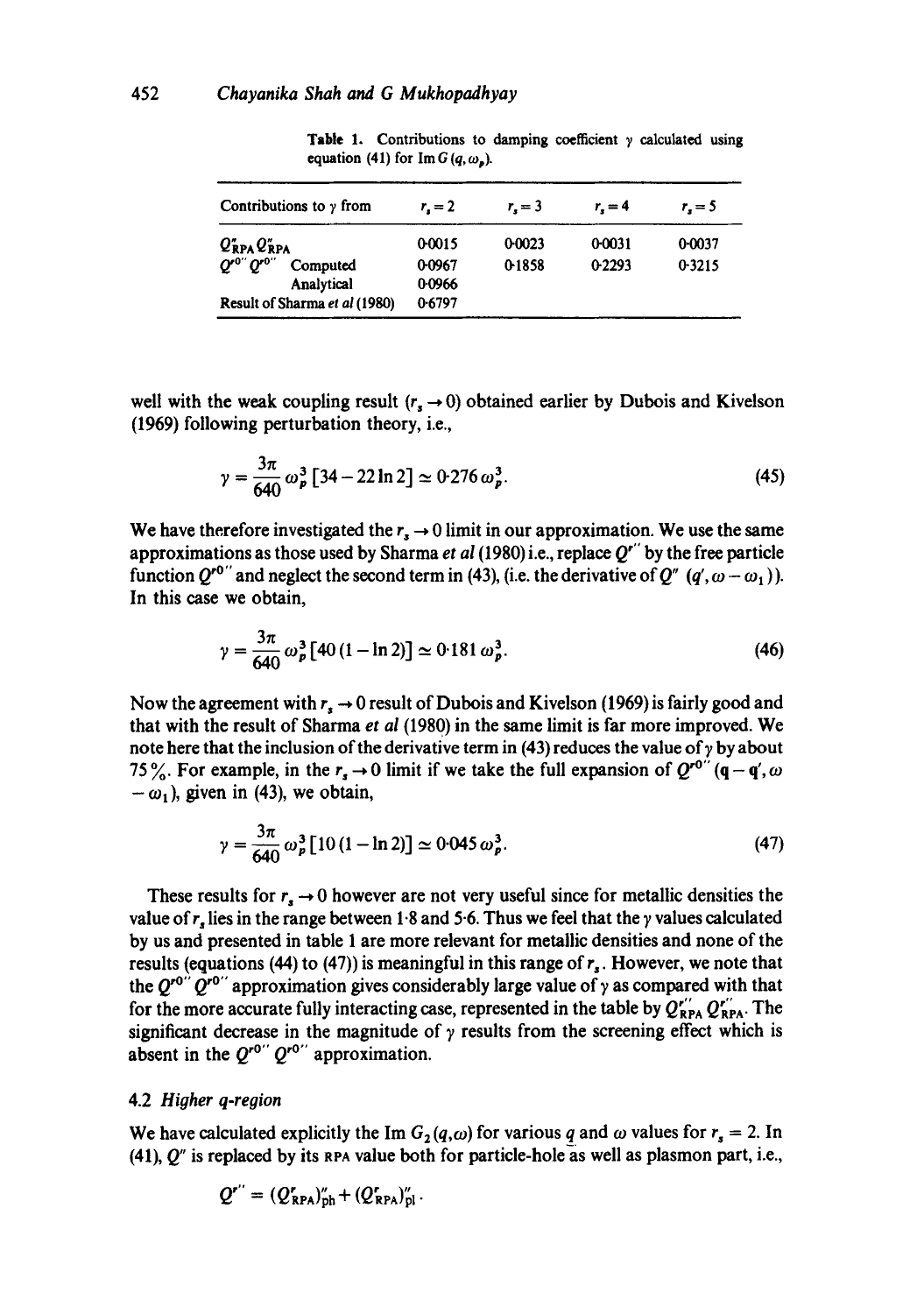Now,

$$
(Q'_{\text{RPA}})_{\text{ph}}'' = \left(\frac{Q^{r0}}{1 + Q^{r0}}\right)'',\tag{48}
$$

**and** 

$$
(Q'_{\text{RPA}})''_{\text{pl}} = \frac{\pi}{2} \omega (q) \delta (\omega - \omega(q)) \theta (q_c - q), \qquad (49)
$$

where,

$$
\omega(q)=\omega_p(1+\Gamma q^2).
$$

Here,  $\Gamma = 9\pi/(40\alpha r_s)$  in reduced units and  $q_c$  is the critical wave vector. Thus now in  $G_2^{\prime\prime}(q,\omega)$  we have contributions from  $Q_{\rm ph}^{\prime\prime}Q_{\rm ph}^{\prime\prime}$ ,  $Q_{\rm ph}^{\prime\prime}Q_{\rm pl}^{\prime\prime}$  and  $Q_{\rm pl}^{\prime\prime}Q_{\rm pl}^{\prime\prime}$ .

To obtain the particle hole contribution, we have evaluated the triple integral in (41) using numerical methods. The  $\omega'$  and t integrals were evaluated together using twodimensional Simpson's method and the value of  $q'$  integral was then calculated using trapezoidal rule. In the particle-hole plasmon part, the  $\omega'$  integral could be solved



Figure 1. (a) Imaginary part of  $G_2(q,\omega)$  as a function of  $\omega$  for  $q = 1.6$  and  $r_s = 2$ . Curve 1: particle-hole plasmon part; Curve 2: particle-hole part; Curve 3: total Im  $G_2(q,\omega)$ . (b) Real part of  $G_2(q,\omega)$  for  $q = 1.6$  and  $r_s = 2$  as a function of  $\omega$ .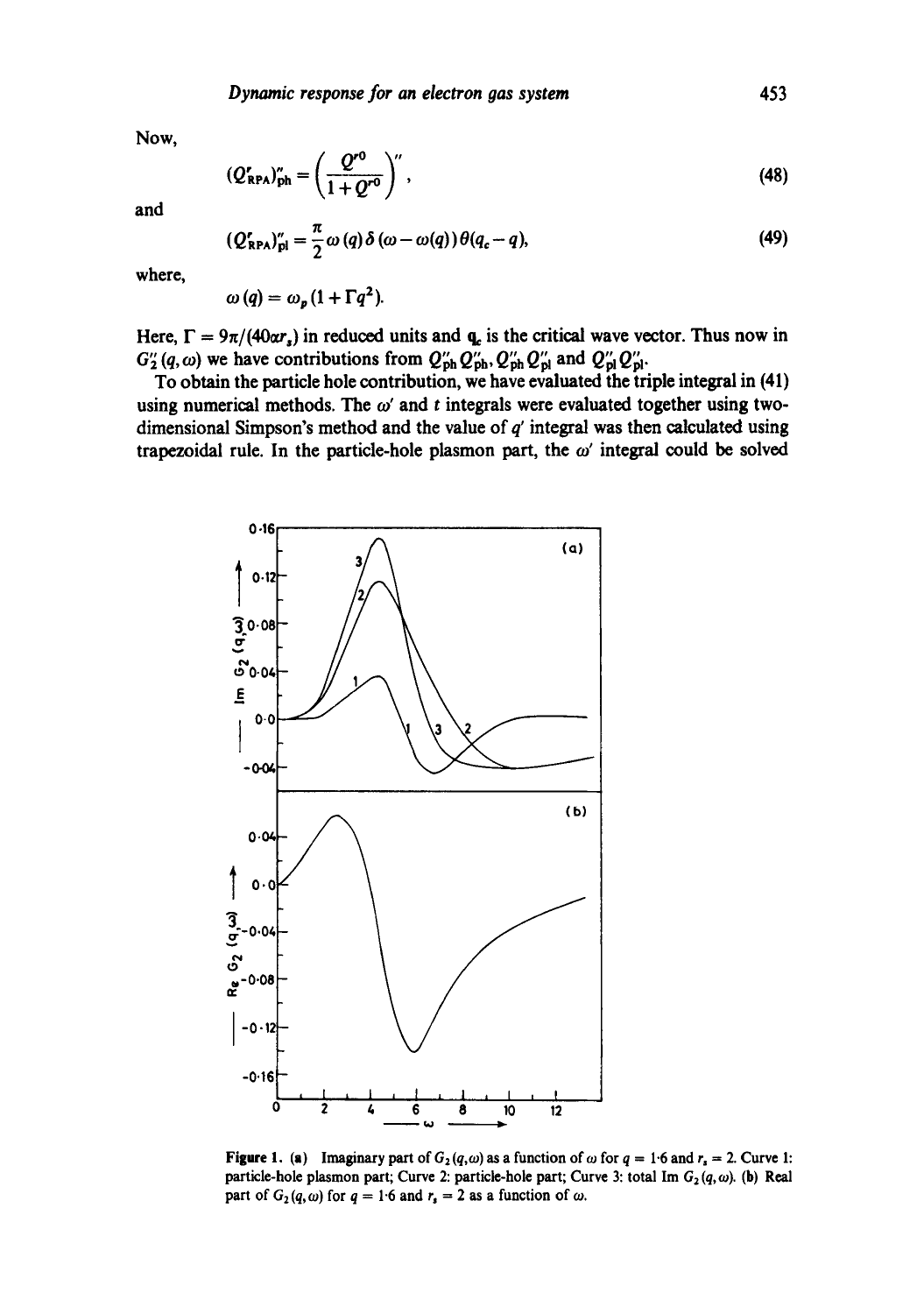analytically and then the  $t$  and  $q'$  integrals evaluated using numerical methods, e.g., Simpson's method for the  $t$ -integral and the trapezoidal rule method for the  $q'$  integral. The plasmon-plasmon contribution could be obtained analytically but it was found to give a non-zero value only for small  $q (q < 1)$  in reduced units).

In figures 1a-3a, we have plotted the different contributions to Im  $G_2(q,\omega)$  and total Im  $G_2$  (q,  $\omega$ ), against  $\omega$  for  $q = 1.6$ , 2.5 and 5.0 respectively. In all these figures curve 1 gives the particle-hole plasmon part, curve 2 the particle-hole part and curve 3 the total Im  $G_2(q,\omega)$ . As can be seen from the curves, in the high frequency region the plasmon contribution vanishes completely and the particle-hole contribution is the only contribution. At very high  $\omega$ , this  $G''_{\rm ph-ph}$  decreases to zero as  $1/(A + B\omega)$ .

To obtain the real part of  $G_2(q,\omega)$  from this imaginary part we have made use of the Kramer-Kronig dispersion relations according to which,

$$
\operatorname{Re} G_2(\mathbf{q}, \omega) = \frac{1}{\pi} P \int_{-\infty}^{\infty} \frac{\operatorname{Im} G_2(\mathbf{q}, \omega')}{\omega' - \omega} d\omega', \tag{50}
$$

where P denotes the principal value of the integral. Figures 1b-3b show the Re  $G_2(q, \omega)$ 



Figure 2. (a) Imaginary part of  $G_2(q,\omega)$  as a function of  $\omega$  for  $q = 2.5$  and  $r_s = 2$ . Curve 1: particle-hole plasmon part; Curve 2: particle-hole part; Curve 3: total Im  $G_2(q,\omega)$ . (b) Real part of  $G_2(q,\omega)$  for  $q = 2.5$  and  $r_s = 2$  as a function of  $\omega$ .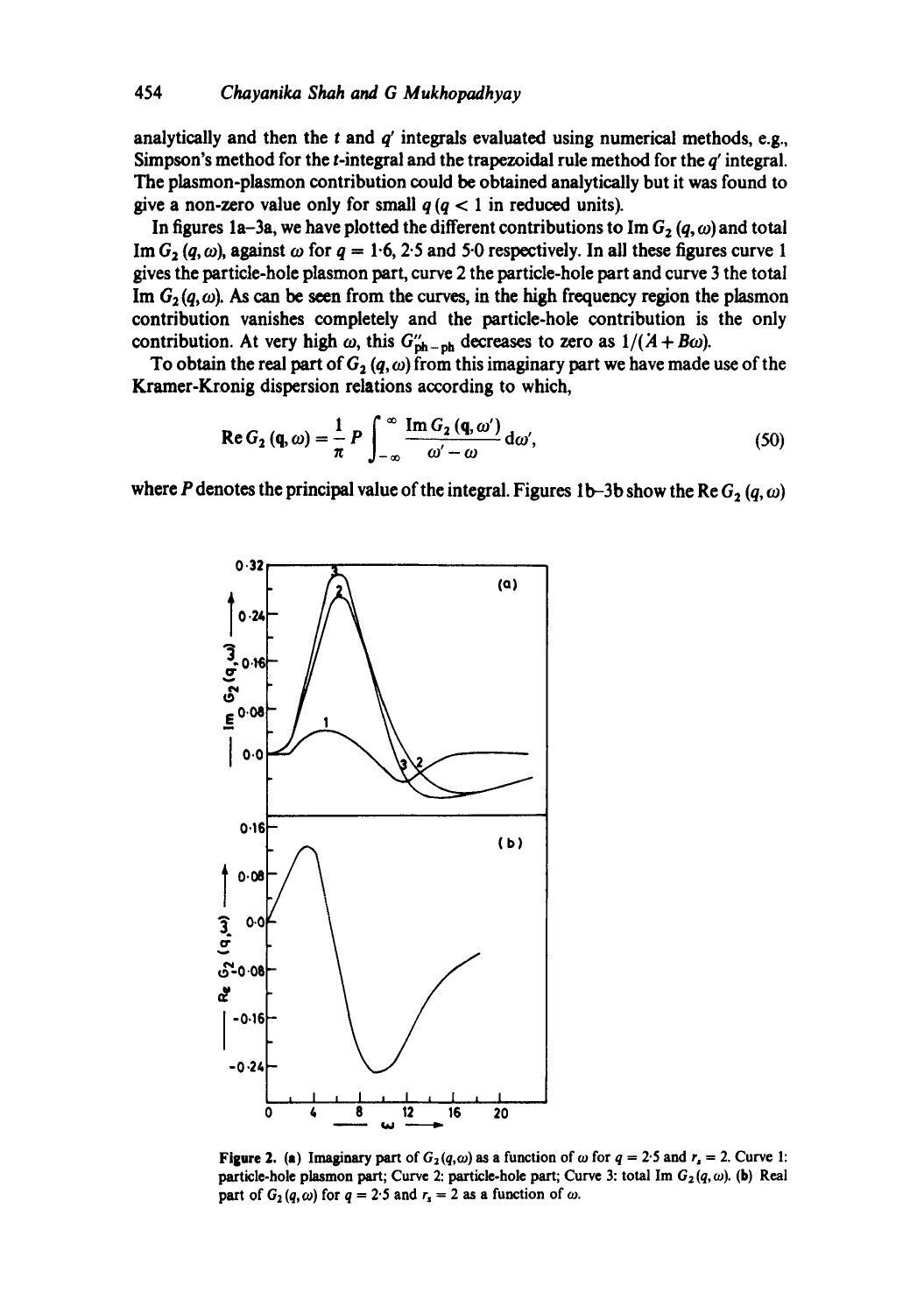

**Figure 3. (a)** Imaginary part of  $G_2(q,\omega)$  as a function of  $\omega$  for  $q = 5.0$  and  $r_s = 2$ . Curve 1: particle-hole plasmon part; Curve 2: particle-hole part; Curve 3: total Im  $G_2(q, \omega)$ . (b) Real part of  $G_2(q, \omega)$  for  $q = 5.0$  and  $r_s = 2$  as a function of  $\omega$ .

as a function of  $\omega$ , for  $q = 1.6$ , 2.5 and 5.0 respectively, again for  $r_s = 2$ .

It is interesting to note a special feature of  $G_2(q,\omega)$ , viz the negative peak in its value. Niklasson (1974) had reported from his exact treatment of  $G(q, \omega)$  for very large q, the existence of a strong peak at the free particle energy  $q<sup>2</sup>$  (in reduced units). As is seen from the curves for  $G'(q, \omega)$ , the peak does appear to be shifting towards the free **particle energy as q increases. This is illustrated in figure 4. It should be noted that**   $G'_{2}(q,\omega)$  vanishes for both  $\omega \rightarrow 0$  and  $\omega \rightarrow \infty$ . This means that  $G_{2}$  contains the pure dynamic effects while  $G_1$  contains the pure static effects. This is a defect in the present theory in that  $G(q, \omega)$  has the same static and high frequency limits (Mukhopadhyay **and Sj61ander 1978, give a comparison of G at these two limits).**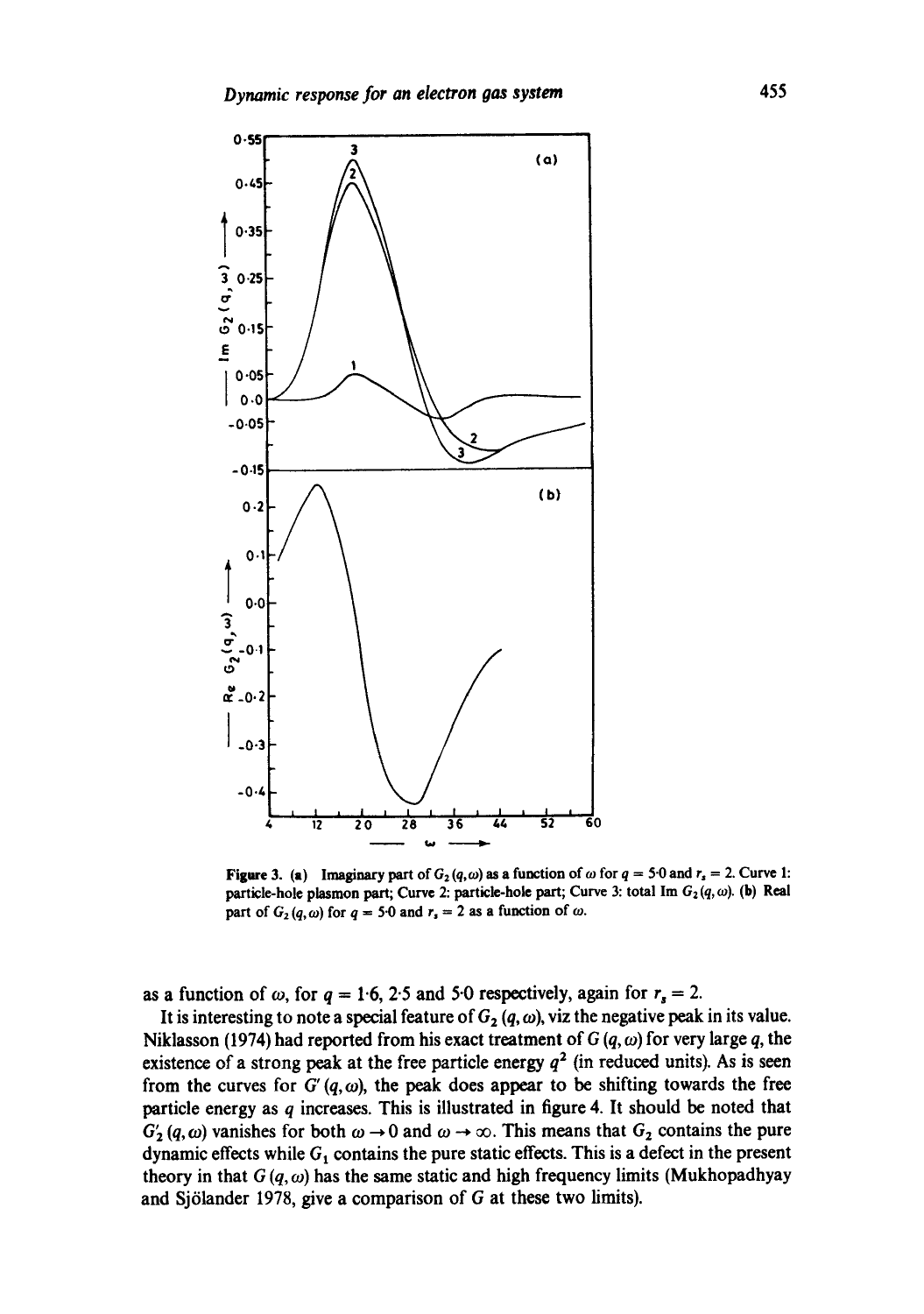

**Figure 4.** Solid curve is a plot for free particle energy  $q^2$  vs q. The crosses indicate position of the negative peak in Re  $G_2(q,\omega)$  for different q values. As seen from the figure, peak appears to be shifting towards free particle energy for high q.

For  $q = 1.6$ , we have also calculated the dynamic structure factor  $S(q,\omega)$ . This quantity is related to the imaginary part of the inverse dielectric function as given by

$$
\operatorname{Im}\left(\frac{1}{\varepsilon(\mathbf{q},\omega)}\right) = -\frac{4\pi^2 n e^2}{\hbar \mathbf{q}^2} S(\mathbf{q},\omega),\tag{51}
$$

and so in turn is proportional to the  $Q''(q,\omega)$ . To calculate the latter, we have used  $G_0$  (q) in place of  $G_1$ , to obtain a better result in the static limit. In figure 5, we present our results (curve 1) for  $Q''(q,\omega)$  as a function of  $\omega$  for  $q = 1.6$ . Curve 2 in the figure is a plot of  $Q''_{RPA}$  (q,  $\omega$ ) and curve 3 is the experimental result (Platzman and Eisenberger 1974). All the curves have been normalized to the same peak value for comparison. As can be seen,  $S(q,\omega)$  in our case has a broader peak structure than the RPA case but the peak in  $S(q, \omega)$  has been shifted to a lower frequency, a trend tending towards the experimental result. The double peak structure obtained in experiments, however, is not reproduced. The calculations of Aravind *et al* (1982) also fail to show the double peak structure in  $S(q, \omega)$ . They have also reported a broadening in the peak as also a shift in the peak value towards lower frequency. Although Green *et al* (1982) do find some shoulder appearing in their calculations for  $S(q,\omega)$ , the agreement with experiment is far from good. In the present calculations for  $S(q,\omega)$ , a high frequency tail is also observed.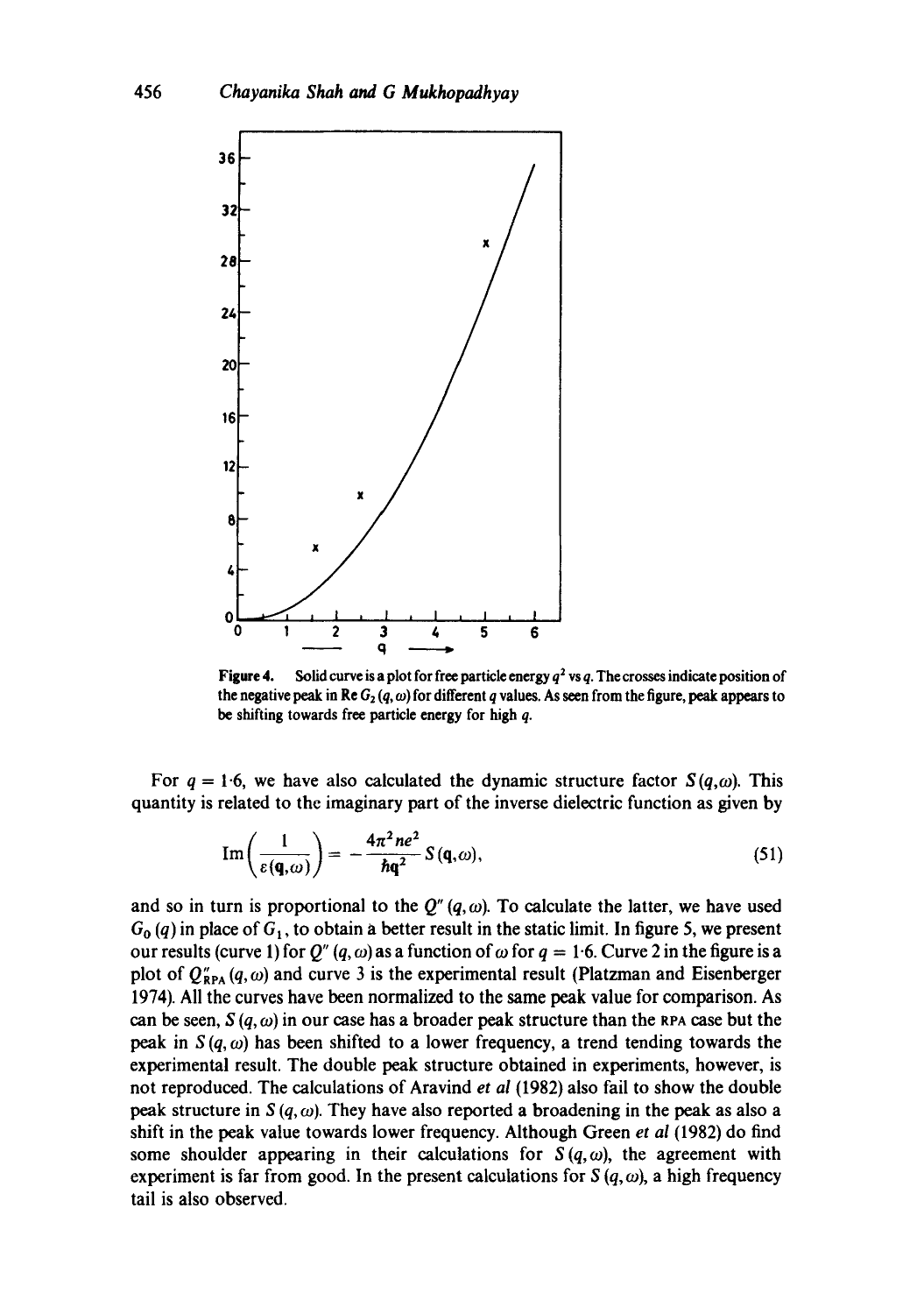

Figure 5. Plot of Q''  $(q, \omega)$  vs.  $\omega$  for  $q = 1.6$  and  $r_s = 2$ . Curve 1: Present calculations; Curve 2: ePA; Curve 3: experimental results.

### **5. Discussion**

We have been able to develop in a systematic methodical manner, a theory that gives a complex, frequency-dependent local field correction. Also we have been able to show how suitable approximations in our theory can lead to results obtained by earlier workers in a simple, systematic manner. Further the frequency dependence in Im  $G(q,\omega)$  is seen to be controlled by a term of the type  $Q^{r''}Q^{r''}$ , i.e. by coupling between excitation modes of the system. This feature had been observed earlier in an entirely different approach called the Mori formalism used for developing a mode coupling theory. To our knowledge this is the first time that such a mode coupling type term has been observed starting from an equation of motion approach. The results for damping coefficient of long wavelength plasmons at metallic densities and the fair agreement with the perturbative calculations in the weak coupling limit (Dubois and Kivelson *1969)* are other positive aspects of the present theory.

A major disadvantage of the present approximation is that  $G(q, \omega)$  gives the same static and high frequency limits. Also we are not able to reproduce the experimentally observed double peak structure for  $S(q, \omega)$ , a feature not yet explained by any of the earlier theories either. Attributing these drawbacks to the ad hoc nature of the approximation for the vertex functition  $h$ , elsewhere we have developed the vertex